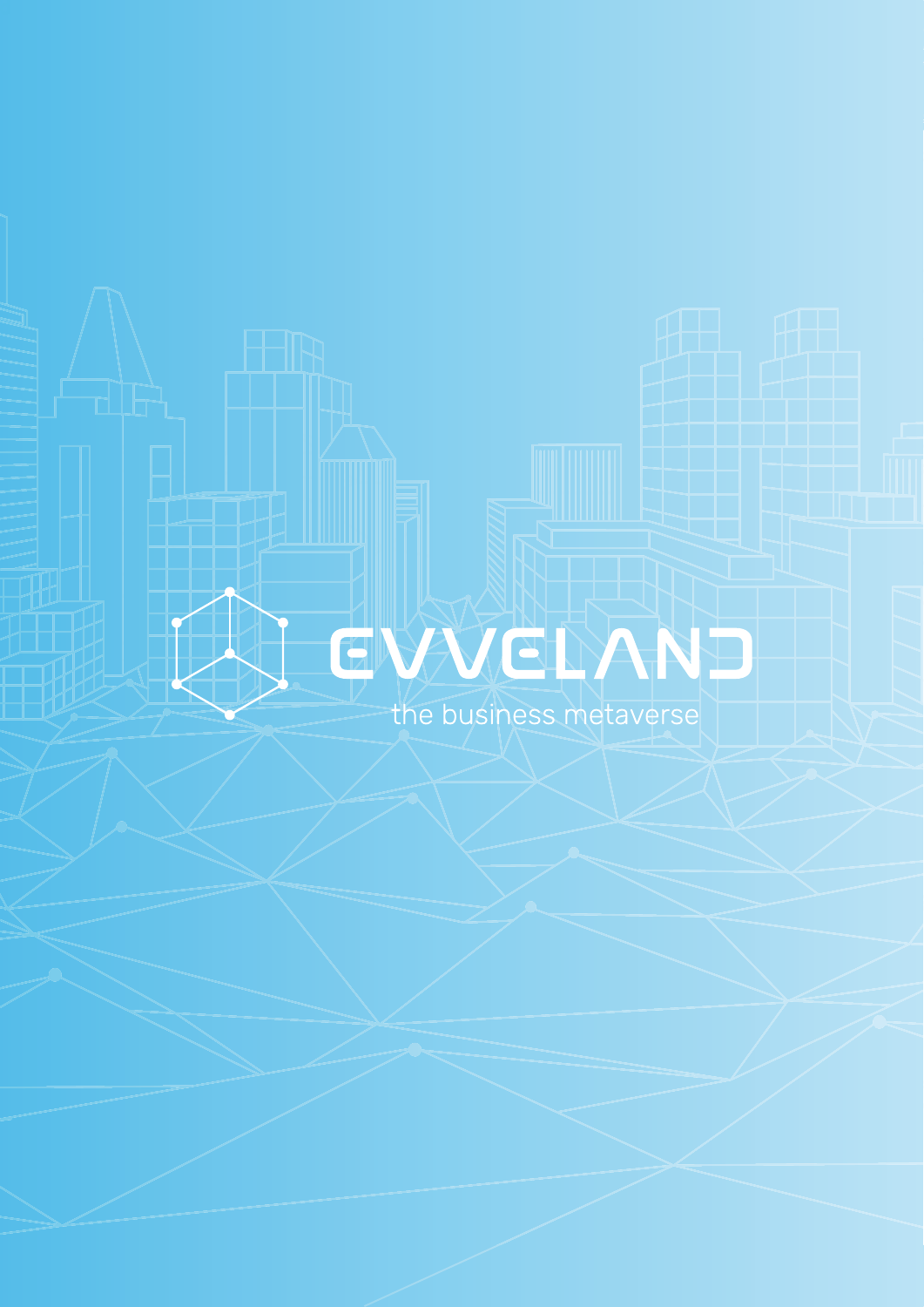### Whitepaper

**Version**: 1.1 (04.05.22)

### Abstract

EVVELAND is a virtual reality platform based on the Polygon blockchain, which aims to be the largest virtual events and business network on the Metaverse.

EVVELAND will offer corporations the opportunity to purchase and develop their virtual offices in its Metaverse, which will be a safe and secure environment that will let their global teams have a common place to hang out, collaborate and be more productive.

The EVVELAND Business Metaverse will launch with the deployment of 10,542 virtual event venues, one in every city in the world. Each venue/city will be sold as an NFT, so investors can buy the venues and participate in their development receiving a percentage of the revenues generated by their venues.

EVVELAND will generate revenues from sale and rental of the events venues, and the virtual office buildings that will be deployed in each city.

Each venue and the assets located within them are non-fungible tokens, transferable and finite digital assets. These NFTs will gain value depending on the venue´s usage, audience and revenues. Users who own these assets will participate in their revenues.

The EVVELAND event venues were first tested in March 2021 as a way for its parent company, Buskeros Inc, to run virtual job fairs. The current event platform is a 2D environment in which users can navigate to consume content and interact with each other via chat. During 2021 Buskeros Inc ran four virtual job fairs in different countries, and sold over 150 exhibitors which were visited by more than 120,000 people.

As users and organisations adopt the local venues in their cities to run their virtual events, EVVELAND will aggregate and promote those events and generate traffic to the entire network. Gamification will be an important part of the platform, but EVVELAND is not a game, it's a business platform that enables virtual conferences, trade shows and day-to-day business activities.

This whitepaper outlines the strategic, technical, philosophical and economic fundamentals that drive the product and business development initiatives of EVVELAND.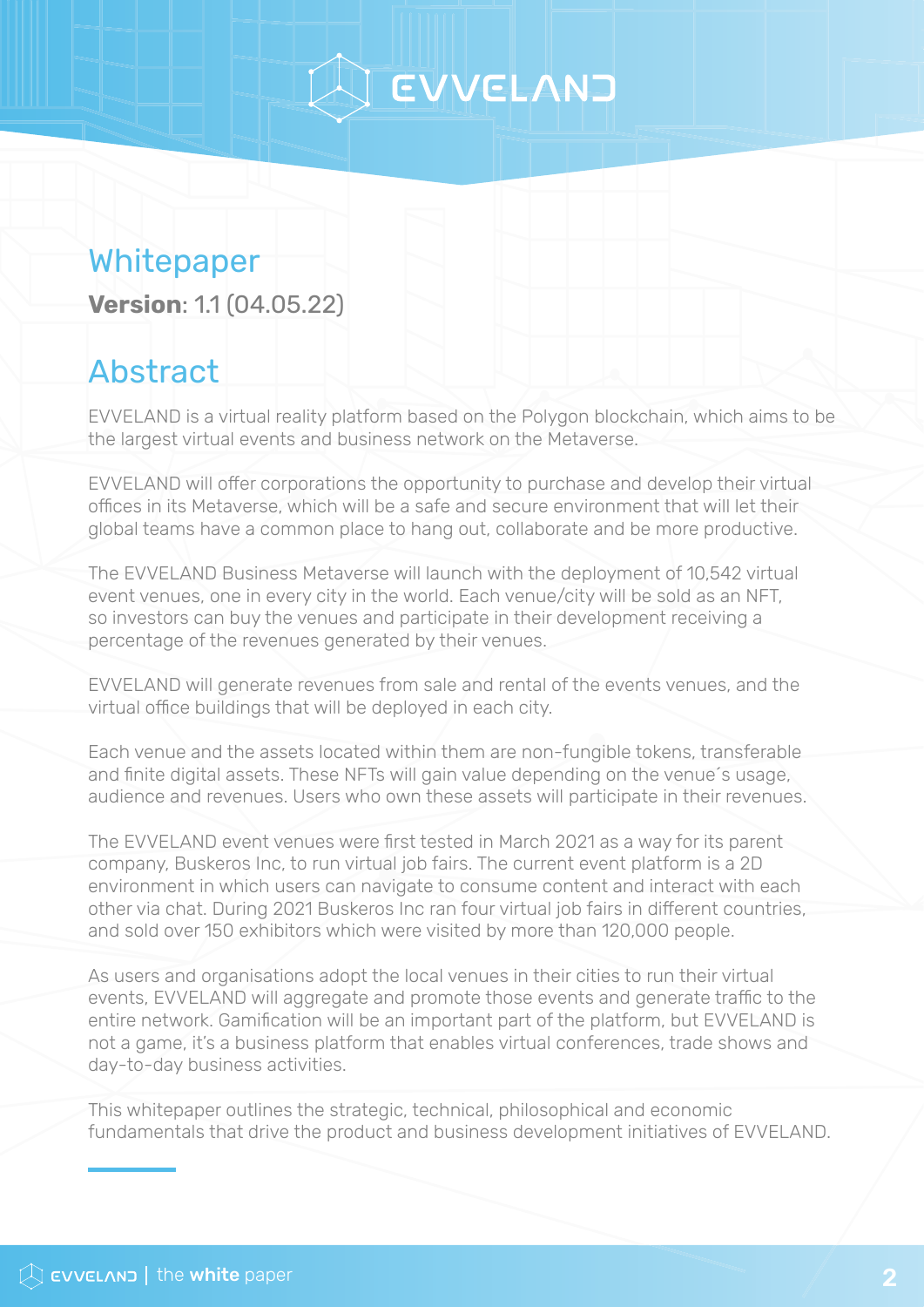## A EVVELANT

### Index

### 1. Introduction

### 2. Technology Architecture

| 2.1. Abstract                    |          |
|----------------------------------|----------|
|                                  | <b>Q</b> |
| 2.3. Event Management Layer      | 1 Q      |
| <b>2.4.</b> Utility & NFT Tokens |          |
|                                  | 12       |
|                                  |          |

### 3. The EVVELAND Economy

### 4. EVVELAND.com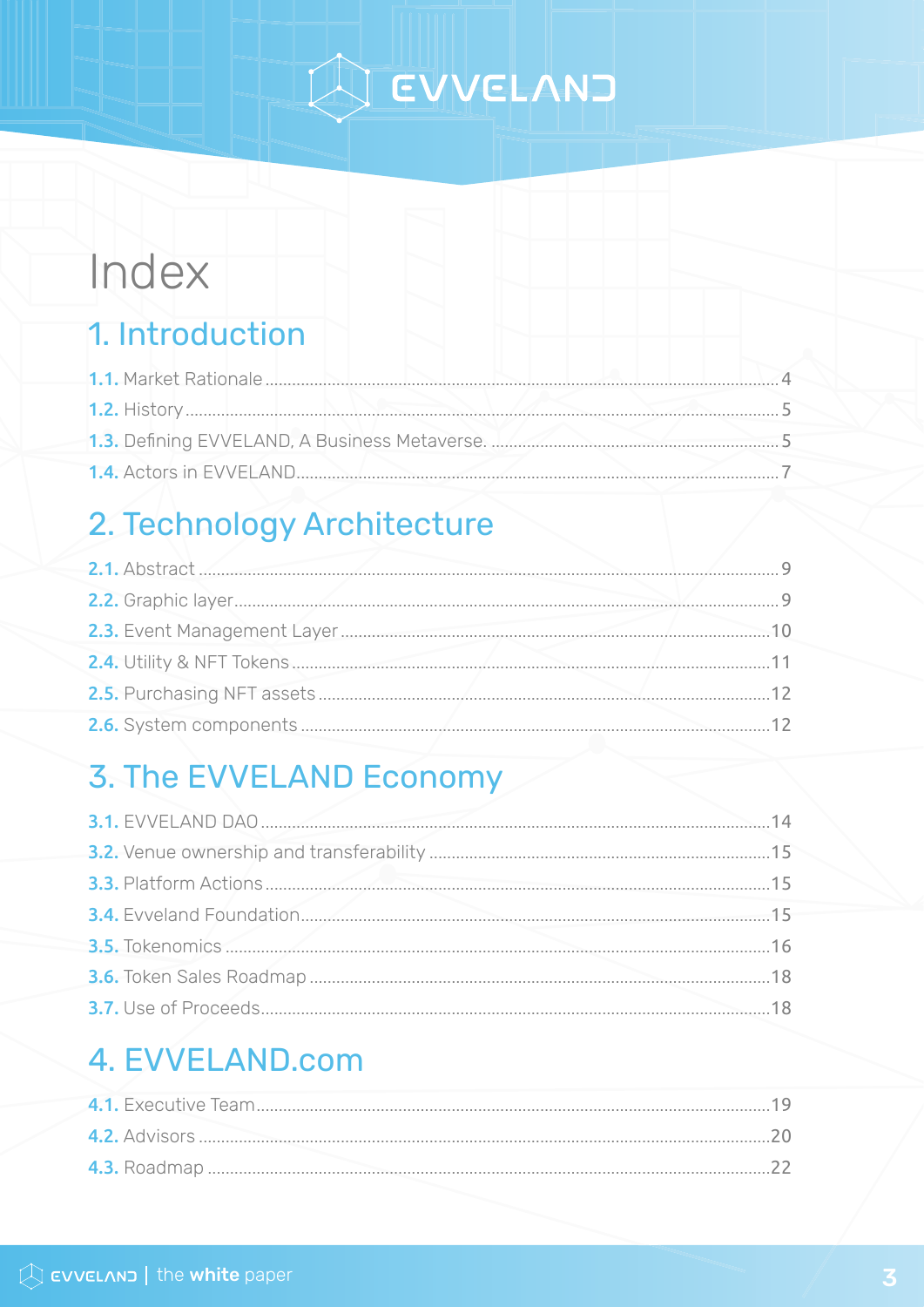### <span id="page-3-0"></span>1. Introduction

EVVELAND is a business metaverse based on the Polygon blockchain, which enables the operation of virtual conferences and trade shows, and will allow companies to create virtual office spaces for their remote workforces.

The EVVELAND Business Metaverse will launch with the deployment of 10,542 virtual event venues, one in every city in the world. Each city/venue will be sold as an NFT, so investors can participate in their development and receive a percentage of its revenues.

The virtual venues and cities generate revenues from rentals to event organizers, sales of corporate offices and sales of NFTs that users and companies can buy to decorate their offices or contract other services from the community.

The EVVELAND economy will be based on the EVVELAND token. Each EVVELAND token is a fungible ERC20 token that will provide access to all services within our Metaverse. EVVE smart contracts and libraries make it easy to publish services (deploy and mint tokens) and consume services (spend EVVELAND tokens).

EVVE contracts will run on Polygon mainnet to start, with other deployments to follow. Polygon composability enables crypto wallets, crypto exchange , DAOs etc.

#### 1.1. Market Rationale

The COVID pandemic has created multiple challenges for businesses worldwide. Remote work and travel restrictions have made it difficult for companies to conduct business as they had before, limiting contact between employees and customers, seriously disrupting their recruiting processes, their marketing plans and sales efforts.

Corporate events, conferences and tradeshows have been one of the most disrupted industries during the pandemic. The need to run virtual and hybrid events has helped virtual event technology companies to multiply their revenues several times.

But, the current pricing for virtual events software makes it prohibitive for most companies to take advantage of the technology. Pricing starts at \$5k for a one-two day conference and/or trade show with up to 500 visitors, and up to \$15k-20K for more complex and longer events.

As remote work settles in and businesses expand and transform across departments and geographies, they will need the tools and technologies to improve recruitment, manage their corporate culture, employee engagement, communications and marketing and sales efforts.

Our potential market is huge. There are more than 60,000 multinational corporations that control over 500,000 subsidiaries on a global scale. With its cities-driven strategy EVVELAND will provide these companies with the virtual space and tools that help them conduct business on the Metaverse.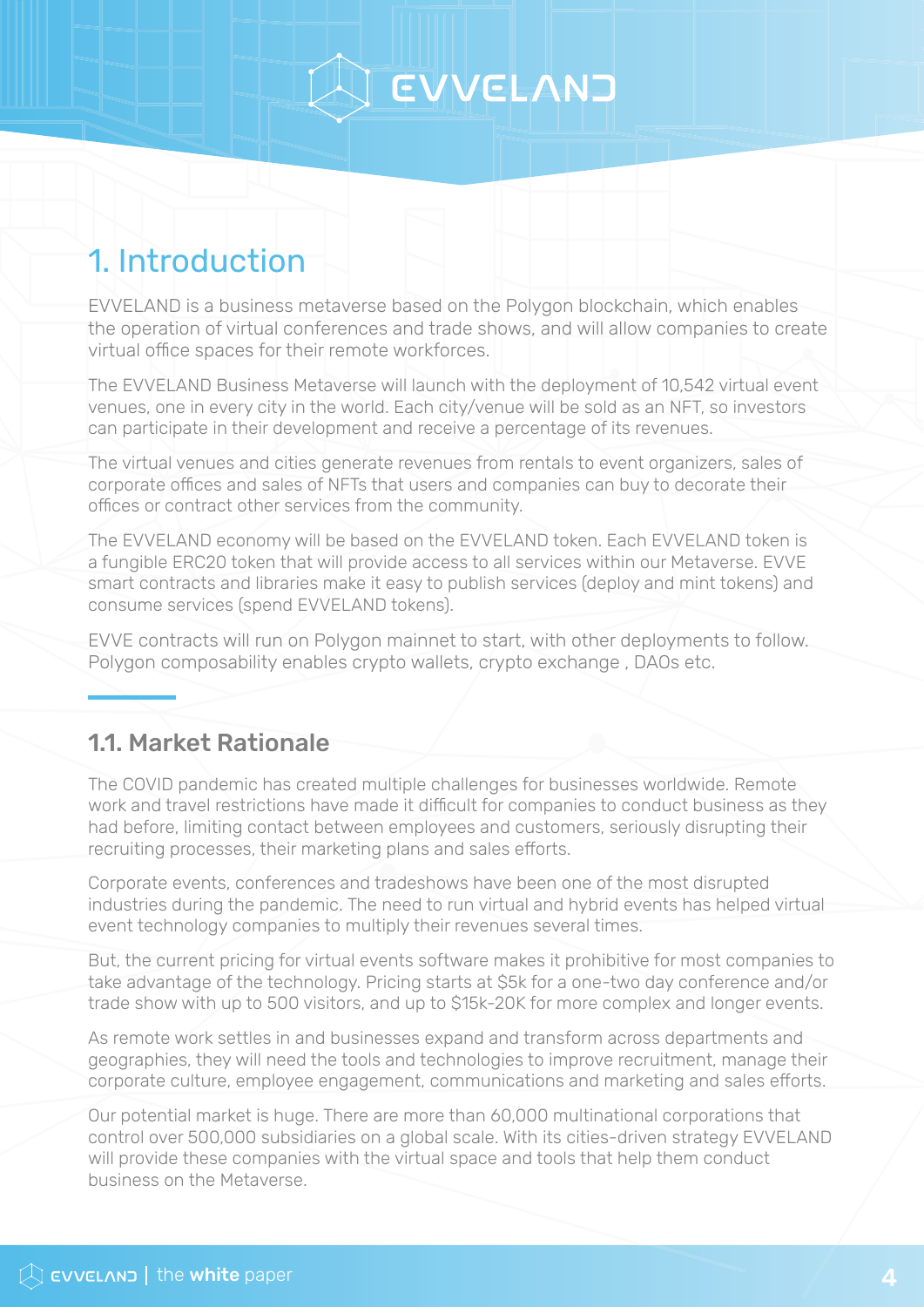<span id="page-4-0"></span>EVVELAND property owners will act as promoters of their venues and attract traffic and clients to their properties, for which they will receive income and increase the value of their assets.

#### 1.2. History

EVVELAND was born from the need of its parent company, Buskeros Inc, to run virtual job fairs in the Central American and Caribbean Markets. The goal was to create a virtual environment that would be easy to navigate, and that would encourage real-time interaction between employers and candidates.

Development started in October 2020 and the first virtual event venue was launched in March 2021 in the Dominican Republic with the BuskerosLive, Jobs, Education and Entrepreneurship virtual fair. More than 30,000 people visited the one week virtual fair, and 39 companies and institutions exhibited in the Educational and Jobs pavilions. The Auditorium was used to run 10 different live events with more than two dozen speakers from government, business and academic institutions.

BuskerosLive was then run in Nicaragua, Guatemala and Costa Rica in Q2 and Q3 of 2021 with similar results, and with each event, the tech team introduced new features and added the tools needed to improve event management efficacy, while at the same time, building all the necessary material to support event organizers and exhibitors.

In Q4 2021, Buskeros Inc won the Emerging Startup Award from the Georgia Hispanic Chamber of Commerce (GHCC), after participating in the chamber´s Crecer accelerator program and powering the first ever hybrid event for the GHCC.

By year-end, the BuskerosLive Virtual Job Fairs had received more than 120,000 visitors, and attracted close to 200 corporations, government agencies and academic institutions and their representatives as exhibitors and speakers.

#### 1.3. Defining EVVELAND, A Business Metaverse.

EVVELAND is a business and work related virtual environment that will allow its users to manage virtual and interactive events such as trade shows, conferences, job fairs or entertainment events, and ultimately to have their virtual offices around the venues.

EVVELAND is being developed and deployed in several stages, which are:

#### EVVELAND NETWORK

The EVVELAND NETWORK which is composed of the 10,542 Virtual Event Venues deployed in their corresponding cities, which can be used to create and manage events.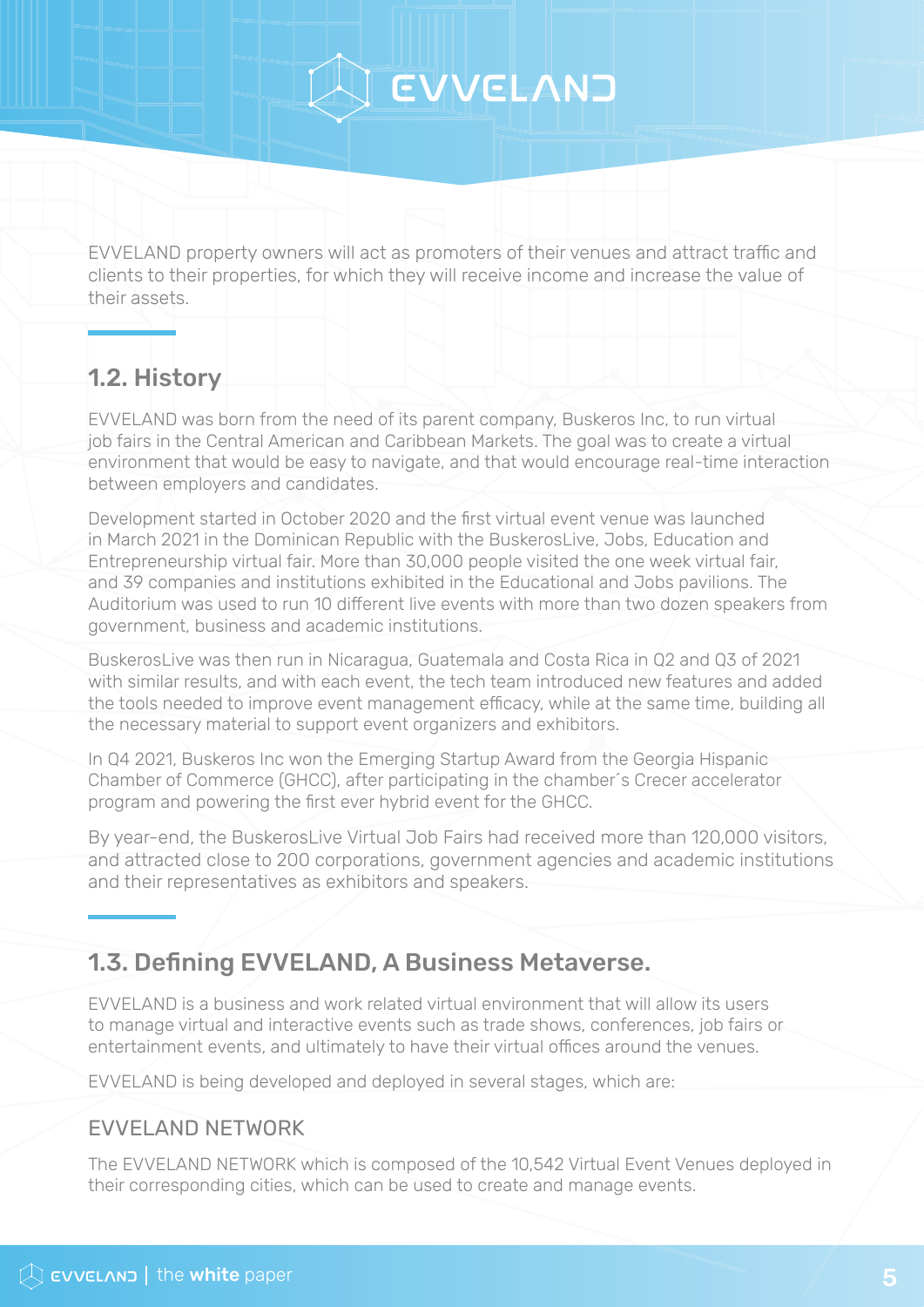The current Virtual Event Venues are 2D virtual environments, which allow for first person navigation and chat among its users. Each Virtual Event Venue is completely configurable and offers event organizers unlimited options for their events.

EVENT VENUES also offer event organizers with multiple advertising formats, such as banners, videos and notifications during the events, which can serve to move traffic from one place to another within the venue. Event organizers will be able to sell sponsorships and/or tickets to their events, by using EVVELAND´s event management suite.

In order to run their events, organizers need to acquire the EVENT NFTs in our marketplace, which will allow them to set up and run their events on the dates they have chosen.

Our current offering is 2D because most businesses want to have efficient platforms that prioritize ease-of-use over complicated graphics and user interfaces. Nonetheless, as shown in our roadmap, EVVELAND will create 3D versions of its venues, so event organizers can choose between the 2D and 3D options.

#### EVVELAND HEADQUARTERS

The EVVELAND HEADQUARTERS will be focused on the development of virtual corporate headquarters in each of the 10,542 cities deployed in the EVVELAND NETWORK.

The development of the EVVVELAND HEADQUARTERS starts with EVVELAND´s own virtual offices, and the sale of commercial real estate in the cities.

Each city will have a limited number of Virtual Headquarters in them, which will be determined by the EVVVELAND DAO, whose members will be the EVVELAND token owners and the VENUE NFT owners, who will be able to vote on the future development of EVVELAND.

#### EVVELAND FOUNDATION

The choice of real world cities to deploy the Virtual Event Venues is not casual, and it responds to our goal of providing real world applications to our Metaverse. That is why we will provide the EVVELAND FOUNDATION with a 10% EVVELAND token allocation so that it can fund and manage environmental initiatives in each one of those cities.

The EVVELAND FOUNDATION will engage with corporate tenants so that they can encourage their employees to involve themselves in some of our environmental action programs in each of those cities.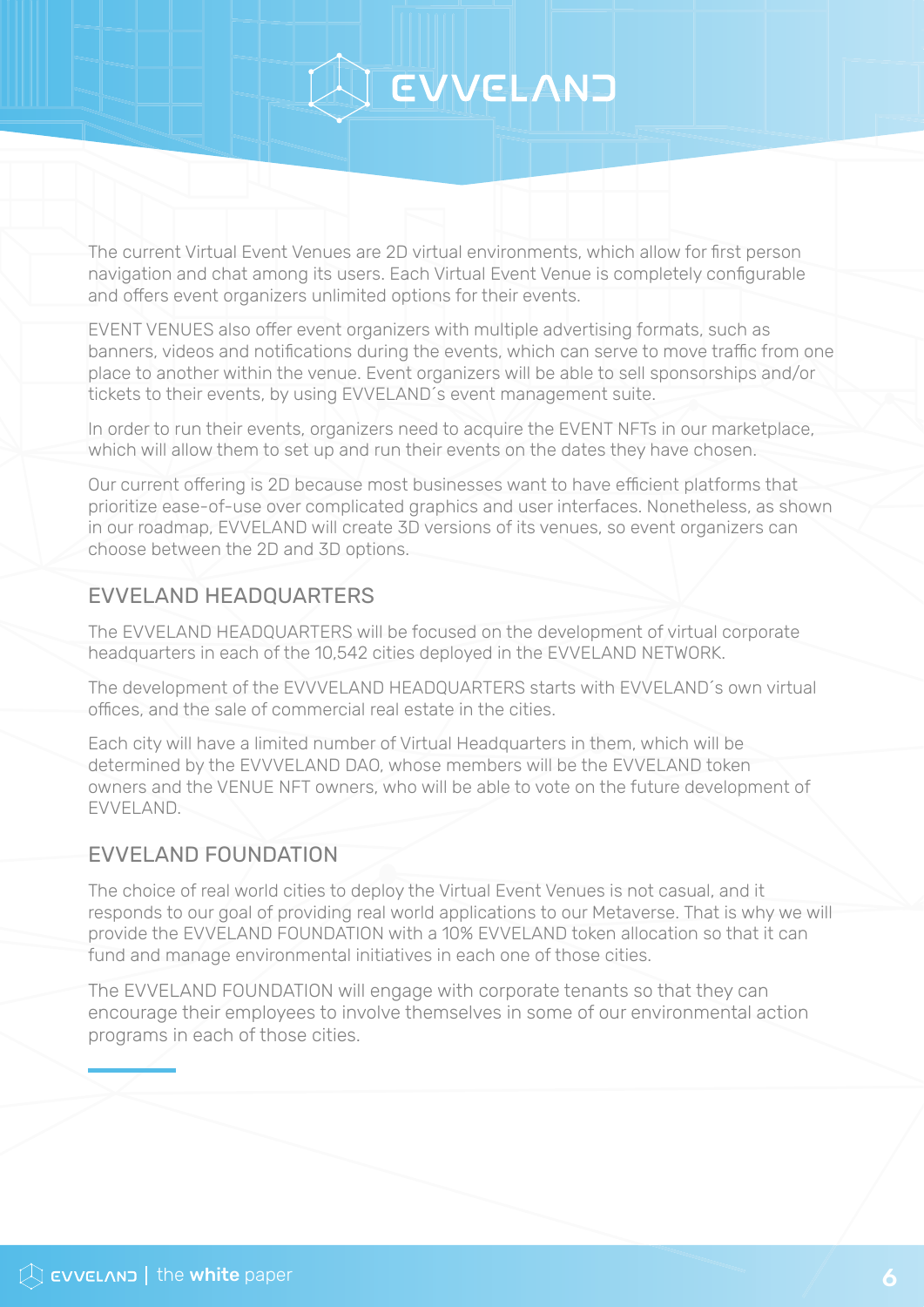#### <span id="page-6-0"></span>1.4. Actors in EVVELAND

#### Venue Owners

To become Venue Owner, an user has to purchase an EVENT VENUE NFT that can be purchased directly from EVVELAND using the EVVELAND token. EVENT NFTs will be held in the users wallet and derive their value based on their usage and revenues. This encourages the Owners to promote and fill their venues with events. The Owners will acquire the rights to receive a percentage of the revenues generated by the EVENT VENUE for as long as they own the VENUE NFT.

#### Venue Operators

ᢑᢇ᠐

The Operators can manage one or multiple EVENT VENUES, when designated by one or more event owners. Event Operators will manage the venues on behalf of Events Owners and thus receive a % of the revenues generated from each venue, which will be negotiated with the Venue Owners.

#### Event Organizers

These users are the main clients of EVVELAND, and are basically the event management companies, corporations, associations, chambers of commerce, universities, government agencies and nongovernmental organizations, who recurrently organize conferences, trade shows and industry related events. Organizers will purchase EVENT NFT´s in order to secure space in the event venues. Using the Event Management toolbox from EVVELAND, the event organizers will be able to configure and manage and run their virtual events.

#### Exhibitors

These are the event organizers' clients. As in any physical event, virtual event exhibitors are tied to the different industries and sectors related to the event, and are looking to showcase their products and services to the event attendees. Exhibitors pay the Event Organizers, who can keep 100% of the revenues from that sale.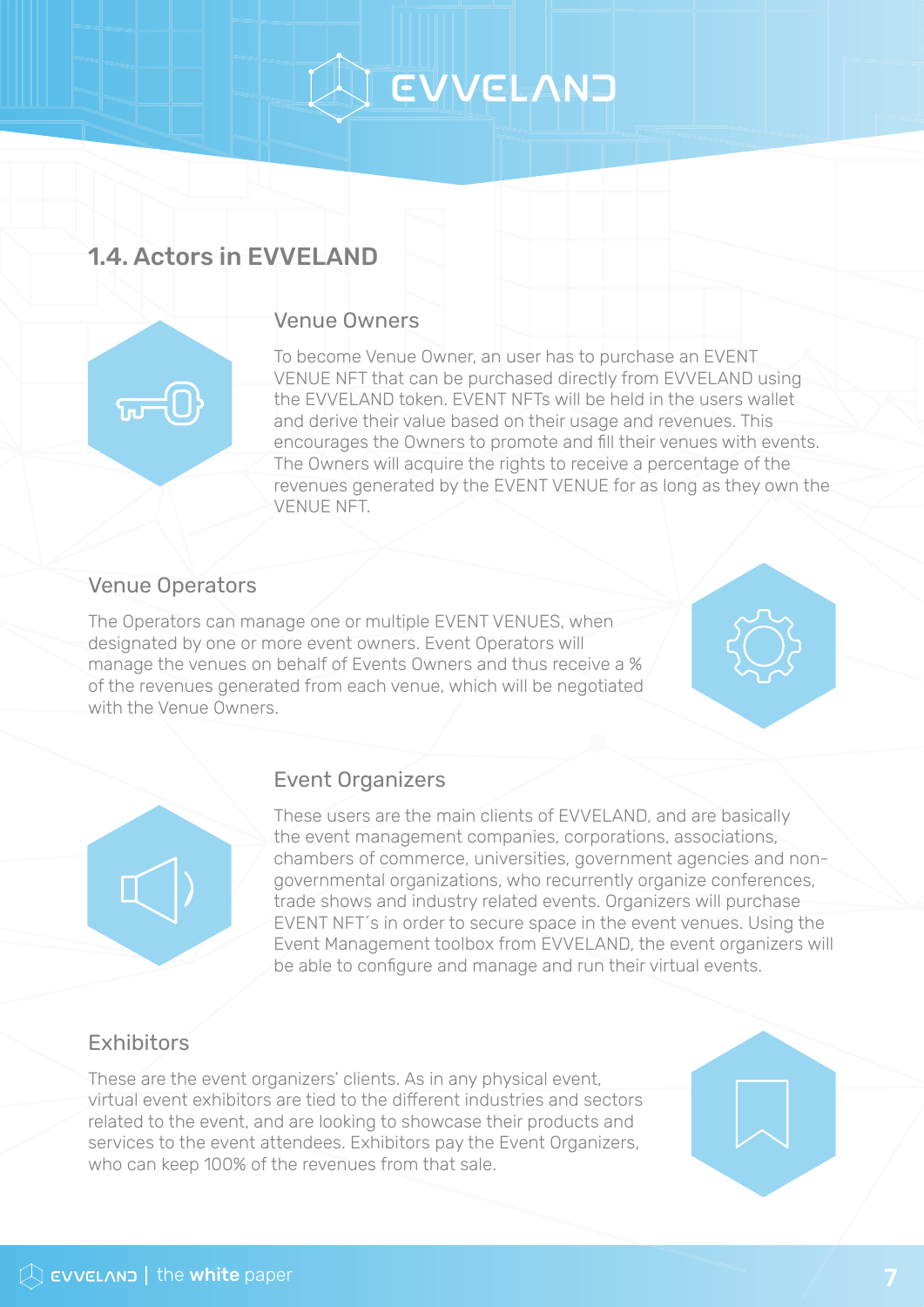#### **Sponsors**

The event sponsors are also clients of the Event Organizers, and can purchase all or some of the advertising space around the event venue.

#### Attendees

The attendees are attracted by the type and format of the event. Event organizers are fully responsible for bringing users to their events. There can be multiple types of attendees and the Event Management platform allows organizers to differentiate between free and paid attendees, as well as to create badges to identify those attendees.

#### Event services providers

Event organizers will demand event management and production services and we will create a marketplace for these vendors to offer their services to Event Organizers.

#### Building designers & developers

As we develop EVVELAND 2.0 and 3.0 we will deploy and develop the land around the Events Venues, we will allow for architects and designers to create their own buildings and dwellings and sell them in our marketplace.



#### Corporate tenants

Companies that want to buy/rent space in EVVELAND to deploy their corporate headquarters in our Metaverse.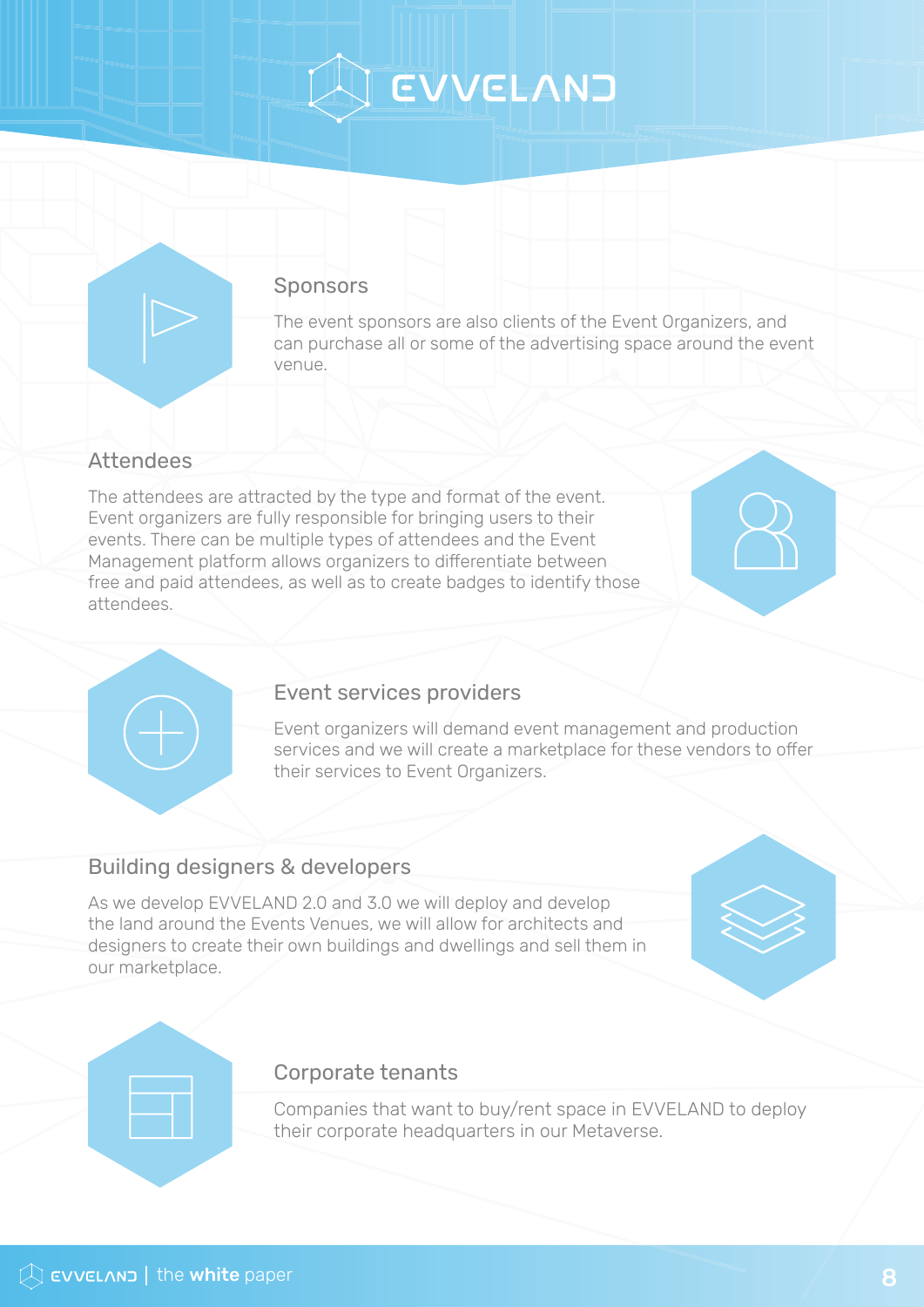### <span id="page-8-0"></span>2. Technology Architecture

#### 2.1. Abstract

EVVELAND is a virtual events and business platform powered using the EVVELAND token. Each EVVELAND token is a fungible ERC20 token to access a given service.

EVVE smart contracts and libraries make it easy to publish services (deploy and mint tokens) and consume services (spend EVVELAND tokens).

EVVE contracts run on Polygon mainnet to start, with other deployments to follow. Polygon composability enables crypto wallets, crypto exchange, DAOs etc.

EVVELAND gives complete access to privately held data, which never leaves the data owner's premises. These tools are part of a system designed for long-term growth of a permissionless Web3 Data Economy.

The community-driven Foundation funds software development, outreach, and more. Its income is venue sales and real estate revenue.

Token dynamics are designed such that EVVE health rises with usage volume.

The EVVELAND tokens is a Polygon based token of utility and value. The EVVELAND token will be a digital asset bearing value based on its utility in using the CRM.

EVVELAND token will be an ERC20 standard Polygon based token which ensures the following:

- Security and predictability compared to building and running an independent blockchain network.
- Use of robust and well supported clients (Polygon- based token can be managed with official Polygon clients, it is also fully Ethereum compatible).
- High liquidity (interchangeable with other Polygon-based tokens or ETH).
- Easier listing on exchanges with infrastructure already in place.
- Polygon smart contracts enable a very transparent and secure way to benefit.
- Sharing among the token holders.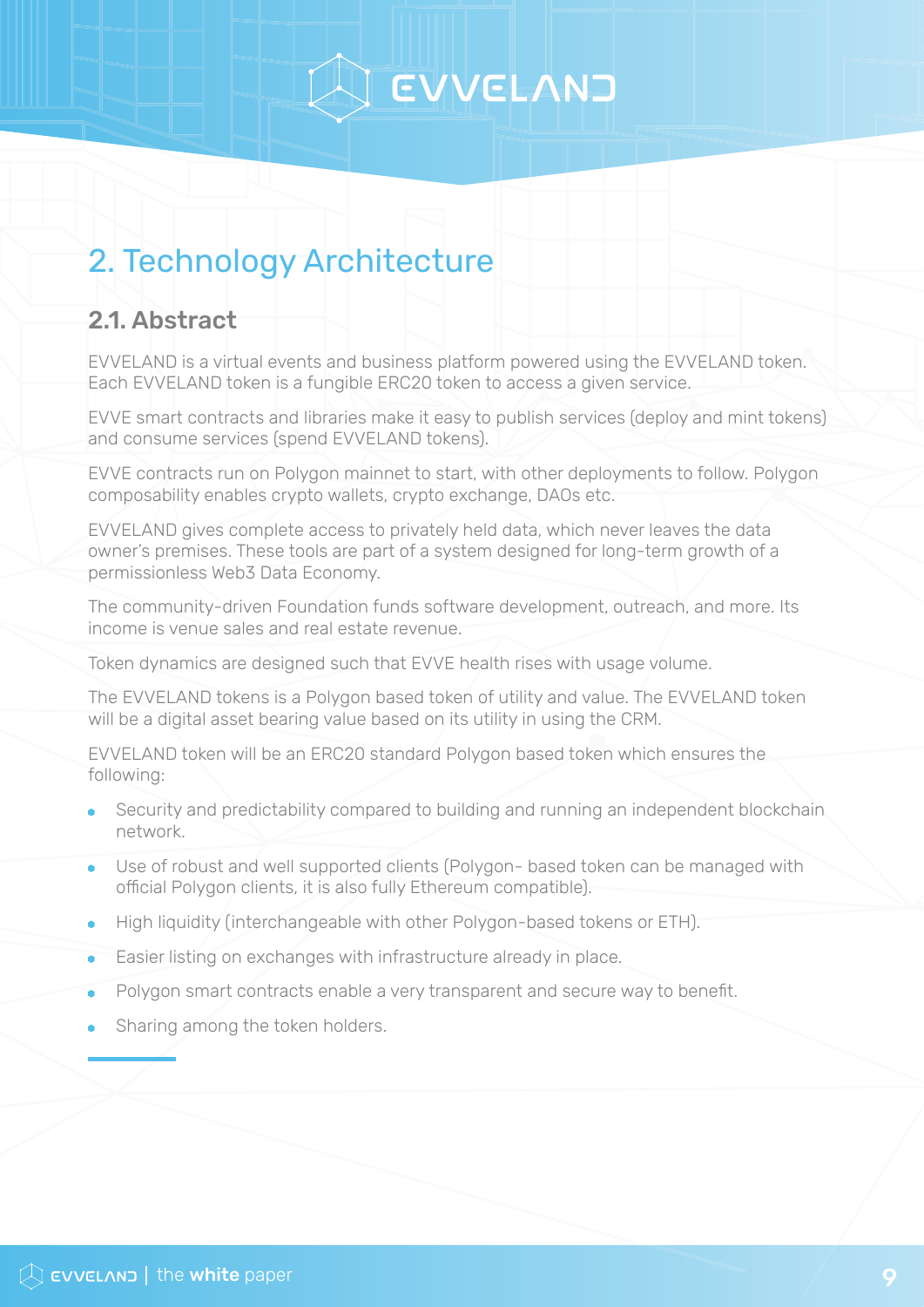#### <span id="page-9-0"></span>2.2. Graphic layer

The event venues are realistic buildings created at real life scale using the latest architectural design and 3D applications in the market. The venue design was developed by a multidisciplinary team of architects, engineers, designers and developers. Our team uses 3D modelling and architectural technologies to create the buildings and map all the different content and interactive features on the venues.

The most important factor considered by the team at the time of creating the current event venues, was ease-of-use and mobile compatibility, since as was proven by our own events, the large majority of users access the system with their mobile devices. That is why, even though EVVELAND is a graphic-intensive environment, that contains multiple images and videos inserted, the platform operates very efficiently on mobile devices.

#### 2.3. Event Management Layer

The Event Management Toolbox (EMT) allows for complete control of the event venue, the exhibitors, sponsors and attendees, enabling event organizers to actively manage their events. The main uses of the EMT are the following:

#### Pavilion Creator

Allows event managers to configure the event venue according to the event characteristics and type of sponsors.

#### Stand Manager

Allows event managers to activate exhibitors and assign to them the stands they have acquired.

#### Advertising

The EMT offers event managers the ability to create advertising campaigns that are distributed around the venue in banners placed on the pavilions and the auditorium.

#### **Ticketing**

Enables the creation, sales and distribution of paid and/or free tickets.

#### News

Event Daily allows for news coming from the event to be published and displayed on the Top Navigation bar.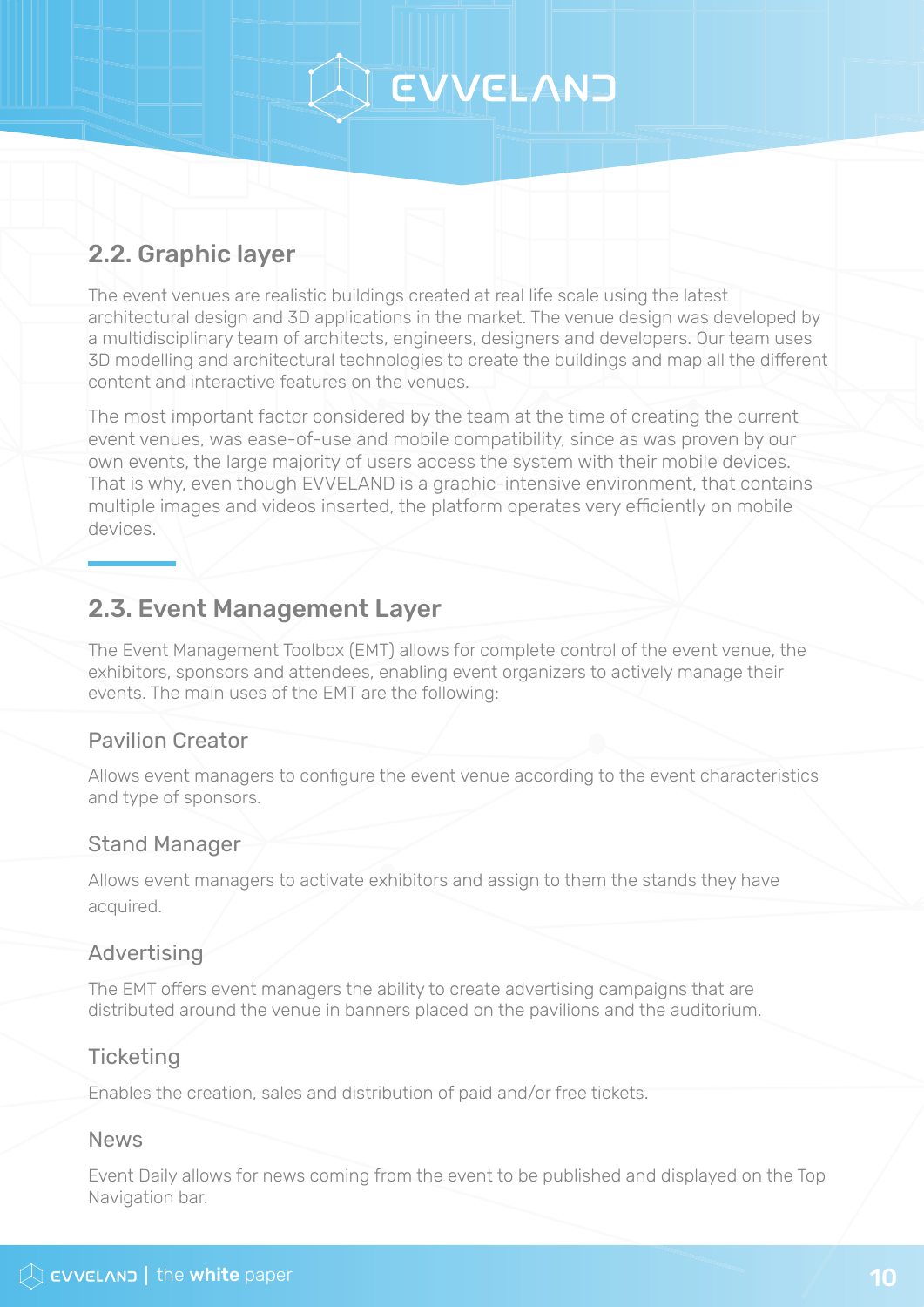## A EVVELANT

#### <span id="page-10-0"></span>Notifications

The Notifications Tool allows event managers to attract users to different parts of the venue, by sending notifications to all the attendees.

#### Live Content

The Auditorium and each of the Stands within the Pavillions allow for event managers and exhibitors to distribute live and on-demand video content.

#### 2.4. Utility & NFT Tokens

**Utility** 

| <b>Type of Token</b>       | Utility              |
|----------------------------|----------------------|
| <b>Token Standard</b>      | <b>ERC 20</b>        |
| <b>Token Symbol</b>        | <b>EVVE</b>          |
| <b>Currencies Accepted</b> | BTC, ETH, USDT, FIAT |
| <b>Network Chain</b>       | Polygon (MATIC)      |
| <b>NFT Token</b>           |                      |
| <b>Type of Token</b>       | <b>NFT</b>           |
| <b>Token Standard</b>      | ERC 721/1155         |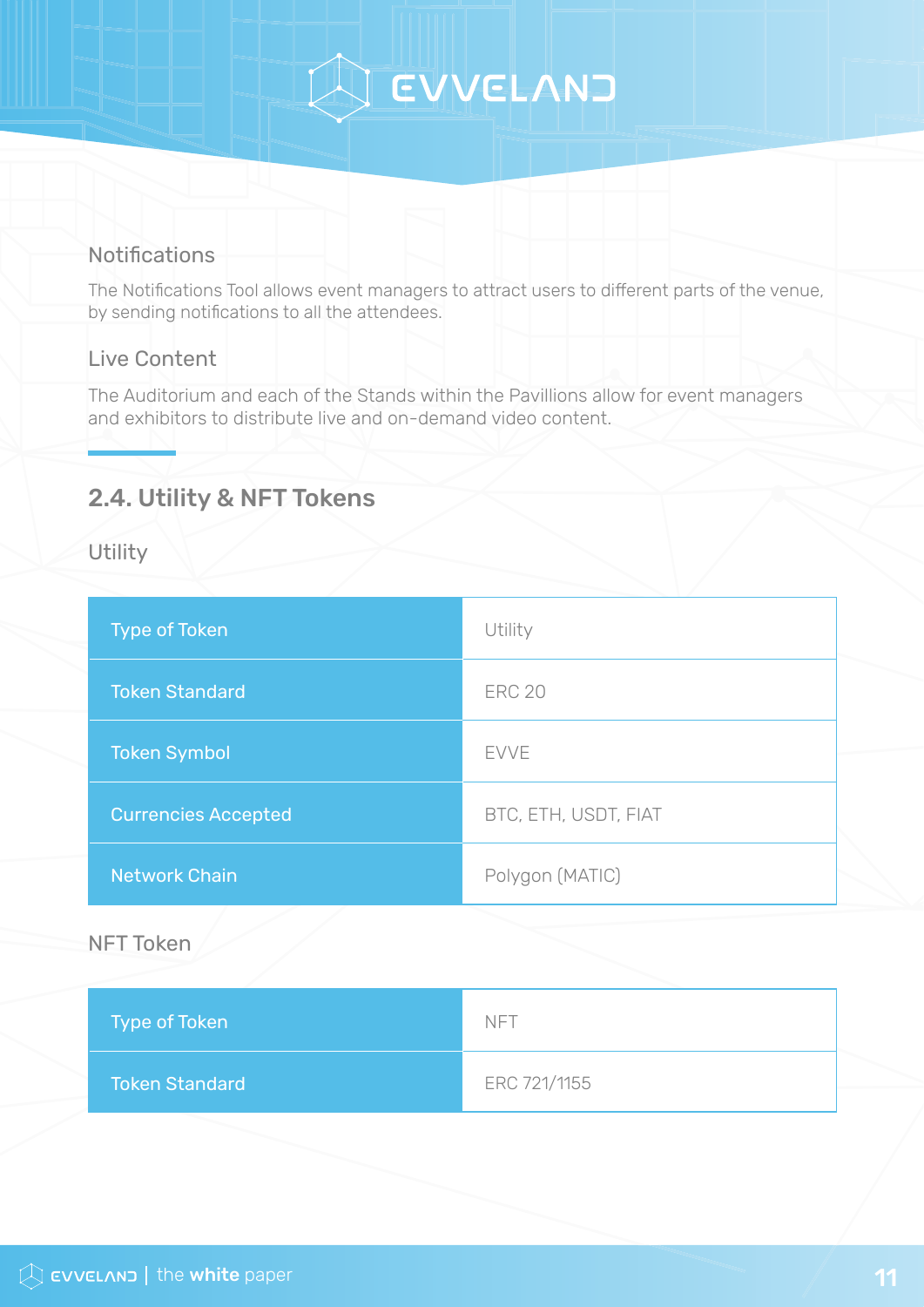### <span id="page-11-0"></span>2.5. Purchasing NFT assets



#### 2.6. System components

#### Minting

All NFTs are created and uploaded to the IPFS storage and secured by blockchain. Only allowed users can mint tokens. That means that there is a granting procedure that verifies an NFT creator candidate and grants him permission to create NFT.

#### Listing

When NFT is minted it does not mean that it is ready for sale. Minted NFT is visible only for their authors but not for buyers or other interested parties. After an owner of the NFT lists it, it becomes available for sale.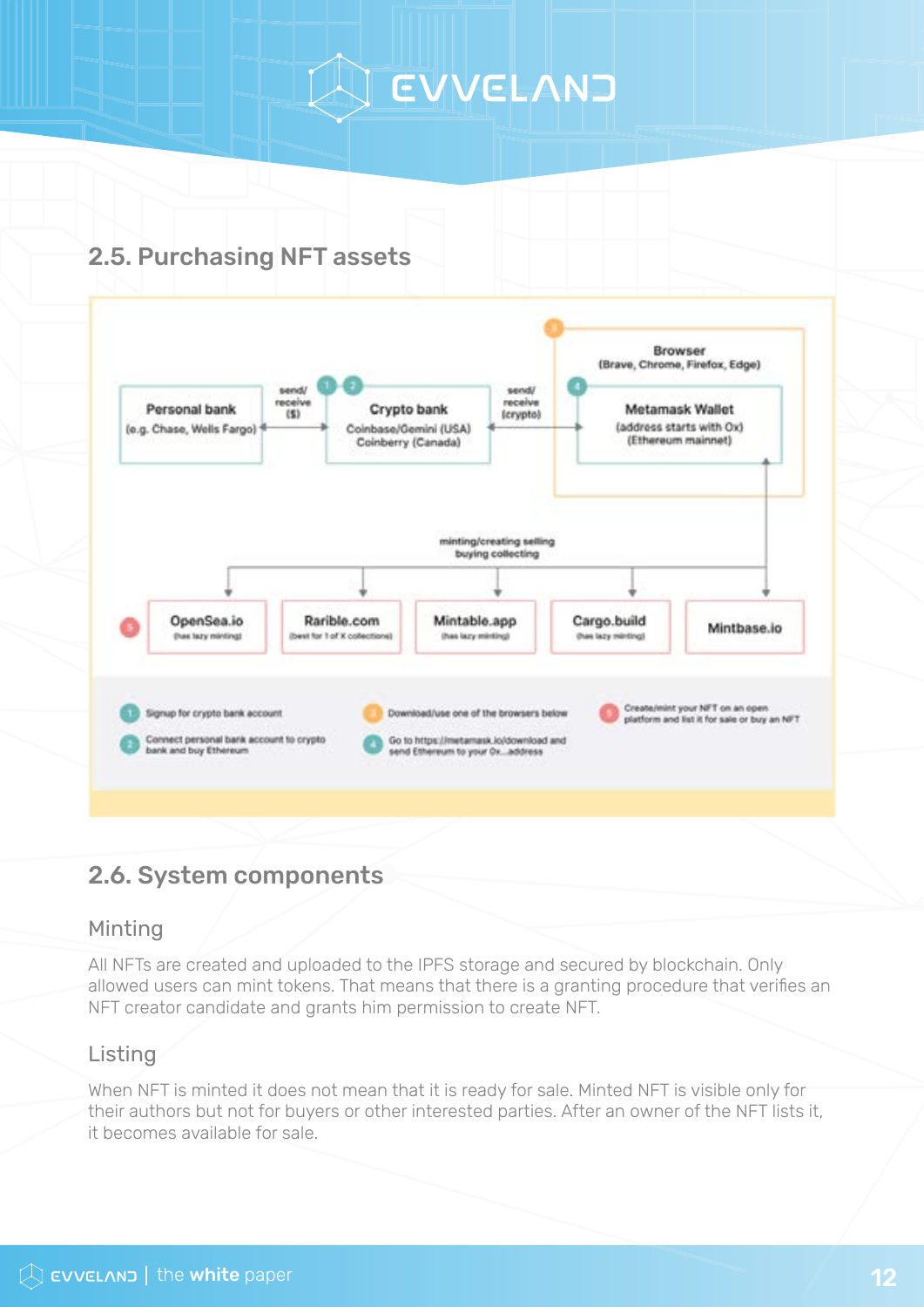#### NFT types

- $\bullet$  Minted visible only to a person who owns this token.
- Reserve price listed with a reserve price, but no one has placed a bid on the auction yet. It might be listed as both an author or the current owner.
- On Auction listed with a reserve price and the auction has started.
- Final Bid token with an ended auction. The token waits for transaction confirmation.
- Sold token owned by an owner who hasn't put it on sale yet.
- Reserve price and fixed price
- Reserve price auction postponed.

#### Rare Sales NFTs

All NFTs may have a Rare Sale badge that means the author makes them visible only for their own subscribers, thanks to our hybrid platform. But when a fan has bought it, the NFT becomes visible to all platform users

#### Gas Fees

Each time you execute the contracts on the Polygon blockchain, you pay the miners that own the computer hardware doing that computation. That means that each transaction is charged. The transaction name is the Gas Fee. The amount of Gas depends on miners' workload and is not regulated by the Polygon platform.

#### Authorization

The authorization in the system is made by a wallet address. The system recognizes a role and outputs to the UI depending on the role. Roles differ on the ability to only create NFTs, or to only buy NFTs.

#### Storing user data

All users regardless of their roles are stored in the database on the platform. All data about a user is filled by himself whenever he wants to do this. However, minting tokens or placing bids becomes available after filling out necessary details about them.

IPFS network is used for to and share NFTs in a distributed file system.

#### Smart contracts

A creation of NFT is developed according to the following standards:

**ERC-721 and/or ERC-1155 - standard for single tokens**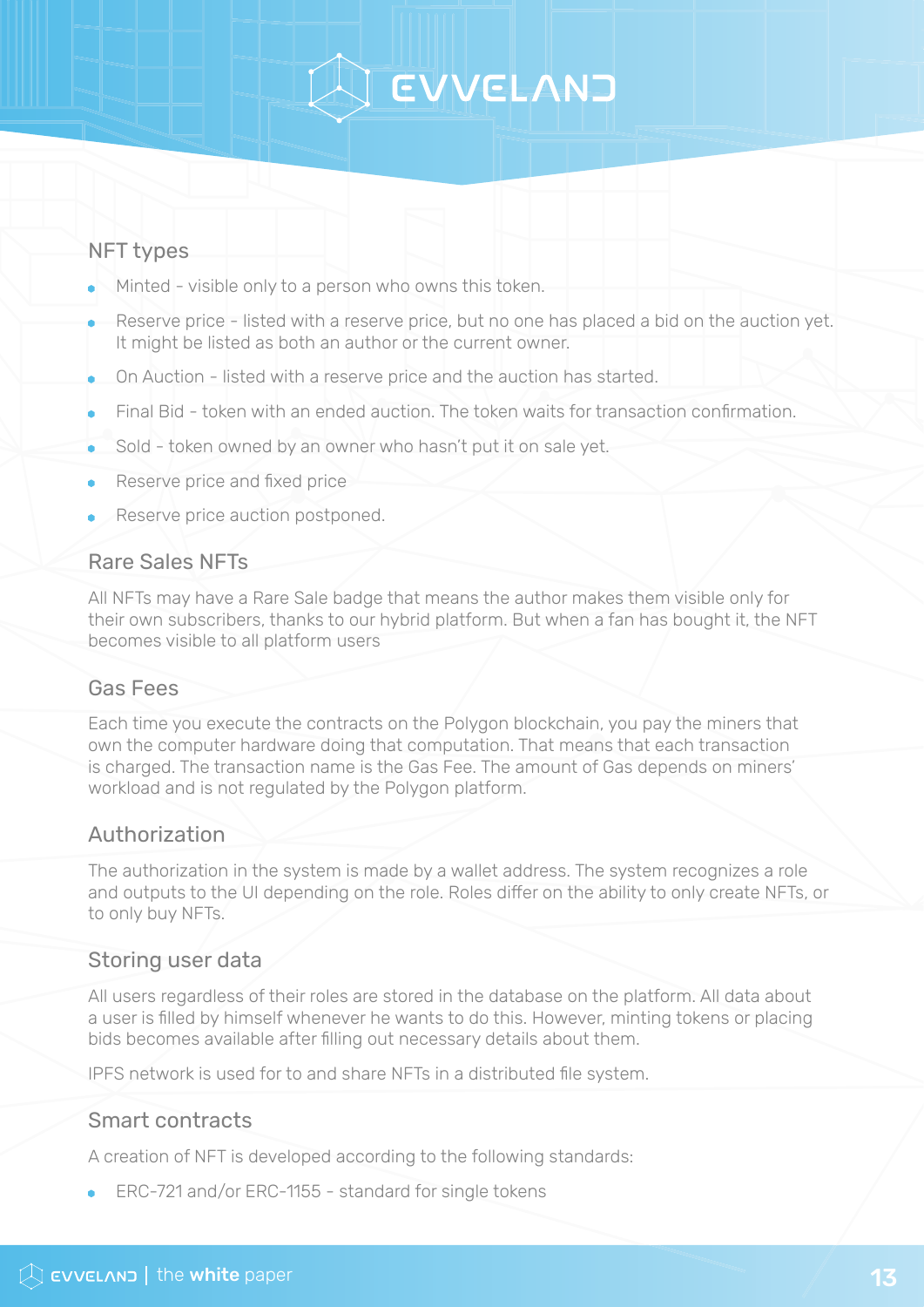#### <span id="page-13-0"></span>Frontend

Wallet's integration to the platform is implemented via Metamask. Web3.js library is used for connecting to Metamask and smart contracts.

#### **Backend**

Our backend for the platform is necessary only for storing users' data and their parameters. Back-end also processes data of NFTs coming from IPFS like events, tech info, history, etc

### 3. The EVVELAND Economy

The EVVELAND Economy is based on the EVVELAND token, which will be necessary for any and all transactions on the platform.

Sales of the EVVELAND token will kickstart the EVVE economy with an initial cash infusion of \$7.8M, which will enable the EVVELAND team to further develop and market the company's products and services.

#### 3.1. EVVELAND DAO

The EVVELAND Decentralised Autonomous Organisation (DAO), will be composed of the EVVELAND token owners, and will be responsible for the future development and growth of the EVVENET, through public voting mechanisms that will ensure the majority rule.

To become an EVVELAND Foundation member, a user will have to own EVVELAND tokens, which will give asset holders the power to vote on proposals and updates, proportional to the amount they hold.

The type of rules that the Foundation will manage are:

- Number of plots to be developed by each VENUE NFT owner.
- Number and type of office buildings to be developed
- The token incentives to Foundation participants and miners

Each EVENT VENUE will become the basis from which to grow the EVVELAND , by enabling the creation and sale of virtual land and buildings adjacent to the VENUEs.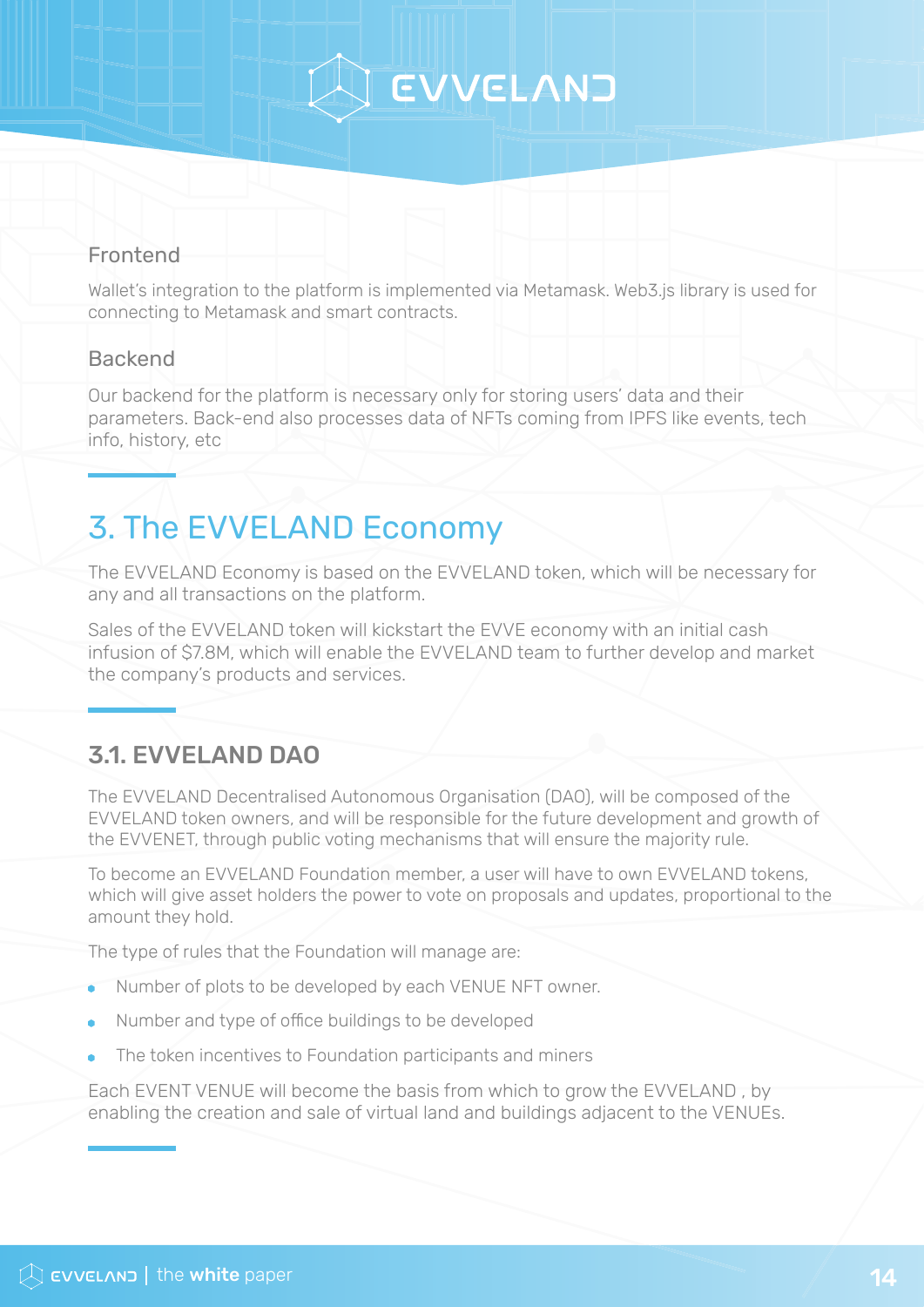#### <span id="page-14-0"></span>3.2. Venue ownership and transferability

Each EVENT VENUE will be an ERC-721 non-fungible token which will derive its value from multiple variables, including: size of the city which it represents; number of events being run on the VENUE; total revenues generated by venue rentals; among others.

EVENT VENUES can be bought and sold with the EVVELAND token, which can be purchased with fiat and crypto currencies through the EVVELAND website.

#### 3.3. Platform Actions

- Venue sales using NFT
- Exhibition access using utility tokens
- Real Estate Sales
- Auctions as NFT's
- Event services

#### 3.4. EVVELAND Foundation

The EVVELAND FOUNDATION will manage 10% of the EVVELAND token with the intent of offering users a reward for their time invested in environmental projects around the world.

The FOUNDATION will be managed by an Executive Director and a Board of Directors named by the EVVELAND Board of Directors, with one representative chosen by the EVVELAND Community.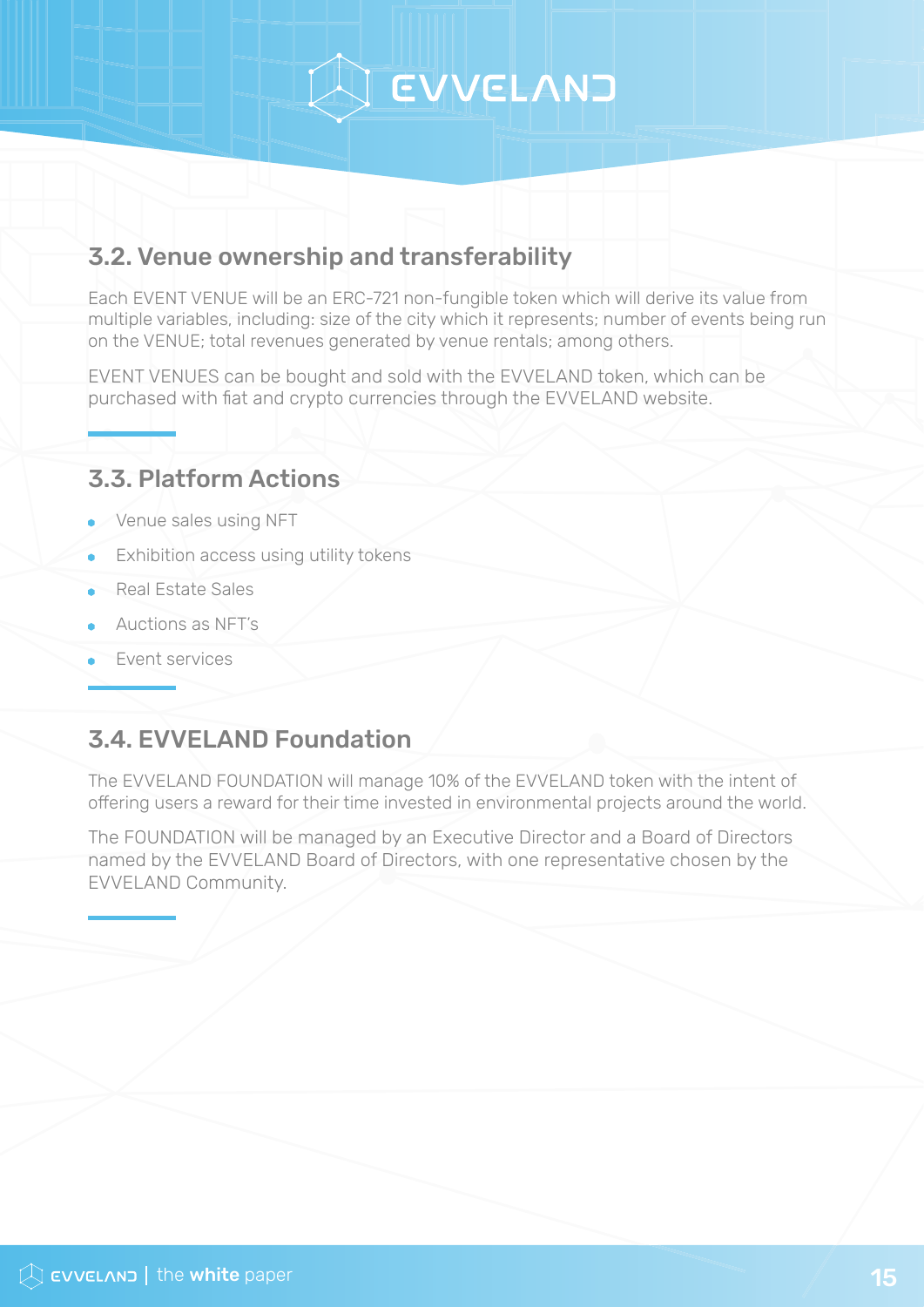### <span id="page-15-0"></span>3.5. Tokenomics

EVVELAND will mint 1 billion EVVELAND tokens with the following distribution:



#### 20% Team % Advisors

10% on the 1st of January 2023, then 90% to be released linearly over the following year.

#### 10% Strategic Partners

**50% released after one year** 

#### 10% Evveland Foundation

60% unlocked, 10% unlocked each month

#### 8% Marketing

60% unlocked, 10% unlocked each month

#### 20% Company Reserve

Released linearly over the following 2 years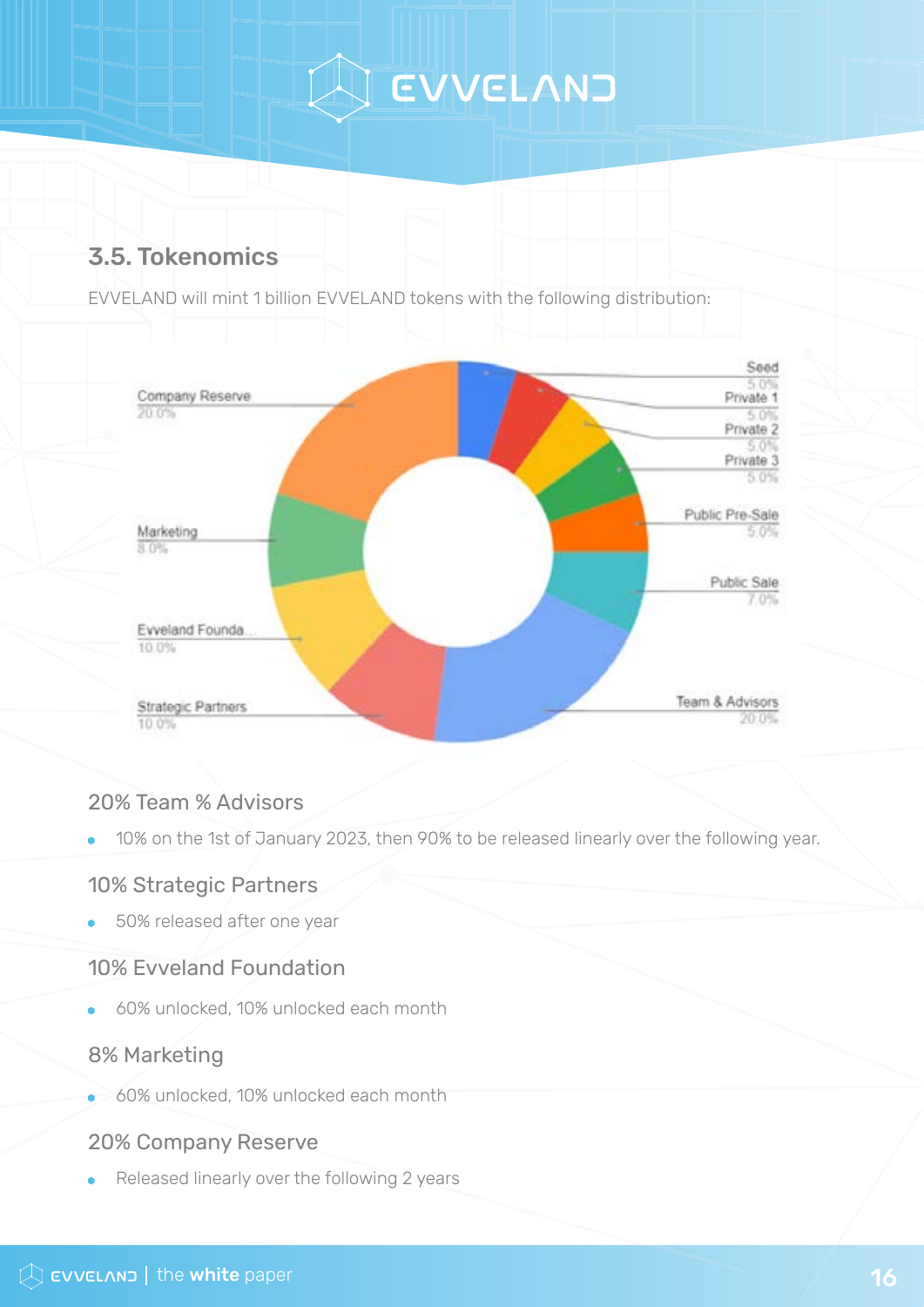# A EVVELANT

#### 32% supply

320,000,000 EVVELAND tokens, raising a total of \$7,800,000 :

| <b>STAGE</b>    | <b>% TOKEN</b> | # TOKEN | <b>STOKEN</b>  |     | <b>CLIFF</b> | <b>FUNDING</b> |
|-----------------|----------------|---------|----------------|-----|--------------|----------------|
| Seed            | 5%             | 50 M    | <b>SO.010</b>  | 30% | 03/01/2023   | \$500 K        |
| Private sale 1  | 5%             | 50 M    | <b>SO.015</b>  | 30% | 04/01/2023   | <b>S750 K</b>  |
| Private sale 2  | 5%             | 50 M    | <b>\$0.020</b> | 40% | 05/01/2023   | S1M            |
| Private sale 3  | 5%             | 50 M    | <b>SO.025</b>  | 50% | 06/01/2023   | \$1.25 M       |
| Public pre-sale | 5%             | 50 M    | \$0.030        | 60% | 07/01/2023   | <b>S1.5 M</b>  |
| Public sale     | 7%             | 70 M    | \$0.040        | 70% | Unlocked     | \$2.8 M        |

#### 3.6. Token Sales Roadmap

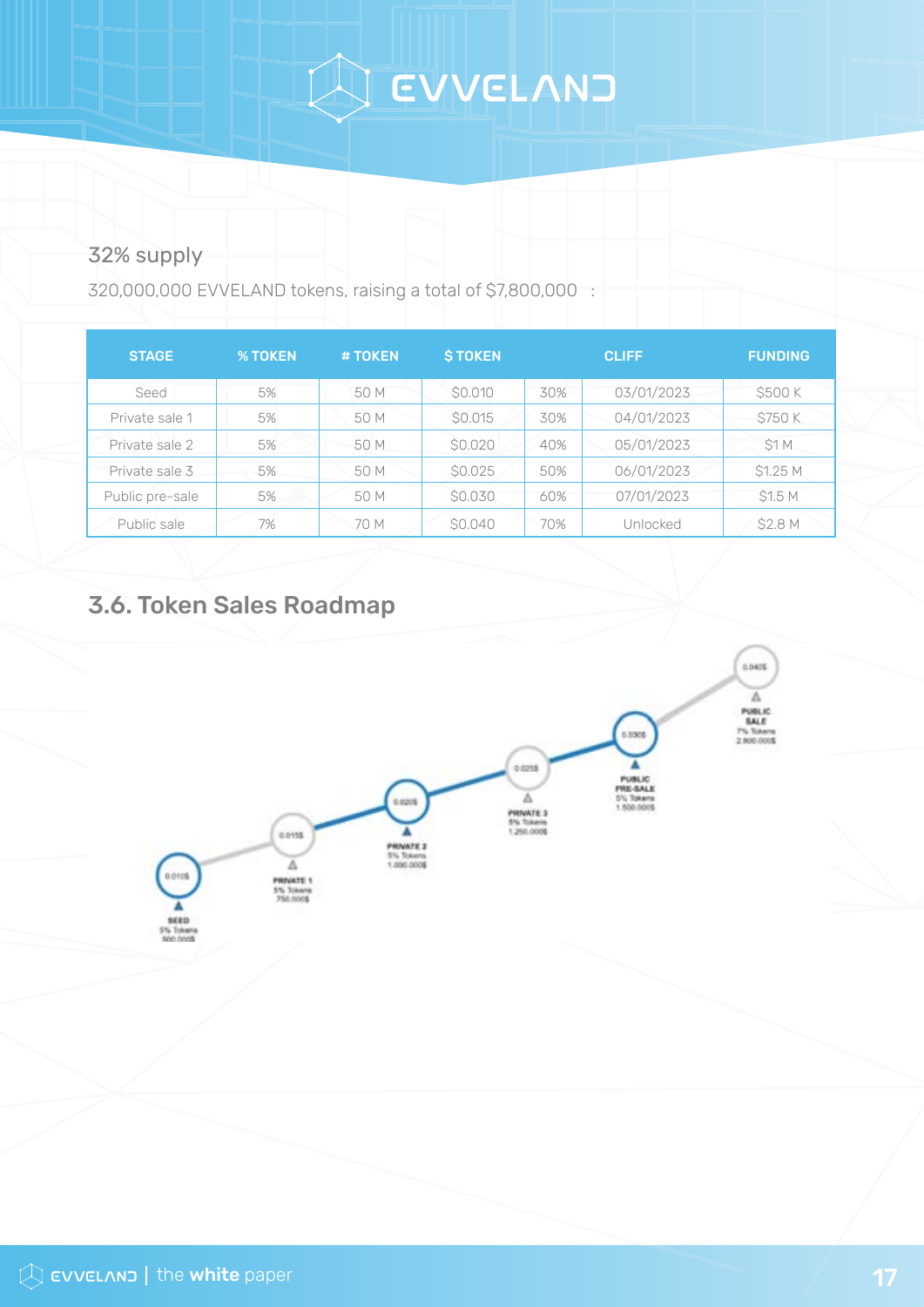A EVVELANT

#### <span id="page-17-0"></span>3.7. Use of Proceeds

The allocation of the funds raised (7.8M USD, distributed in 6 rounds) on the Token Sale will be:

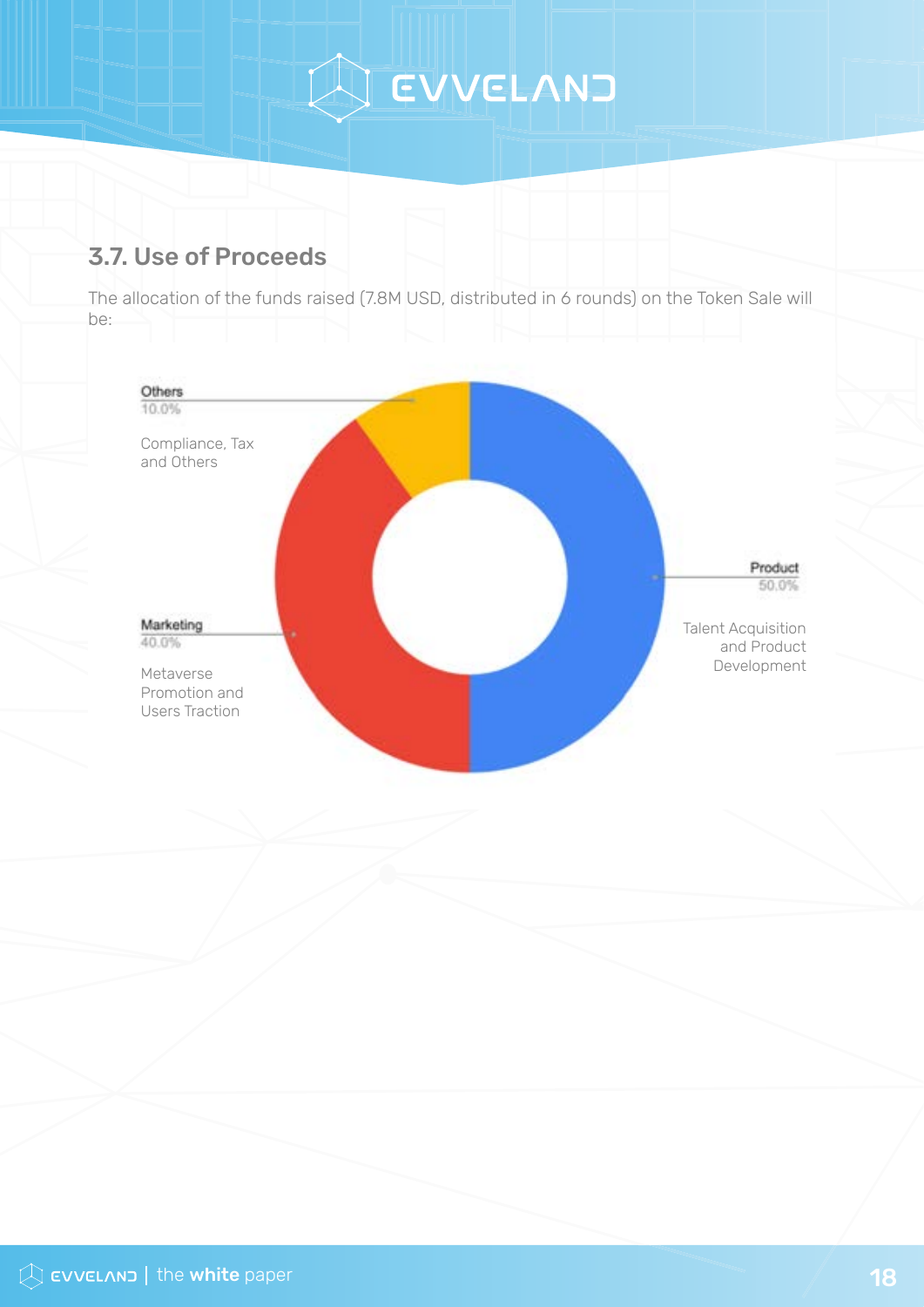## S EVVELAND

### <span id="page-18-0"></span>4. EVVELAND.com

#### 4.1. Executive Team



#### Rafael Bonnelly, Founder & CEO

Founder and Team Leader. Serial Entrepreneur with IPO and exits. Rafael has a lengthy Career in Media & Telecoms. Rafael has created multiple technology companies, and worked for McClatchy, Telefónica, Orange, Tigo, Grupo El Comercio, NYT.



#### Ivan Jimenez, Co-founder & CFO

Co-founder entrepreneur with a long standing Wall St. Career at companies like American Express, Citibank and Lehman Brothers. Frequent guest in US Hispanic TV news shows. Is responsible for Finance and Legal and for the development of the US Hispanic Market.



#### Ivo Cadenas, Chief Blockhain Officer

Ivo is an advisor for Tech and Media companies, accelerating their Digital Transformation and exploding new business models (last years focused on Blockchain and Data Driven). He has a Journalism BA Degree and a PhD in Philosophy from Universidad Complutense.



#### Marta Madina, President EVVELAND Foundation

NGO specialist, journalist, corporate communications and donor development expert, with a Bachelor's Degree from University of Navarra and a Masters Degree in E-learning and People Development. She will drive the development of our environmental initiatives.



#### Juan Sánchez, CTO

Juan is a Systems Engineer and Administrator, with Experience in Marketplaces and Job Portals in which he worked at Grupo El Comercio. Juan runs our product development group and keeps our Tech Stack well oiled and working properly.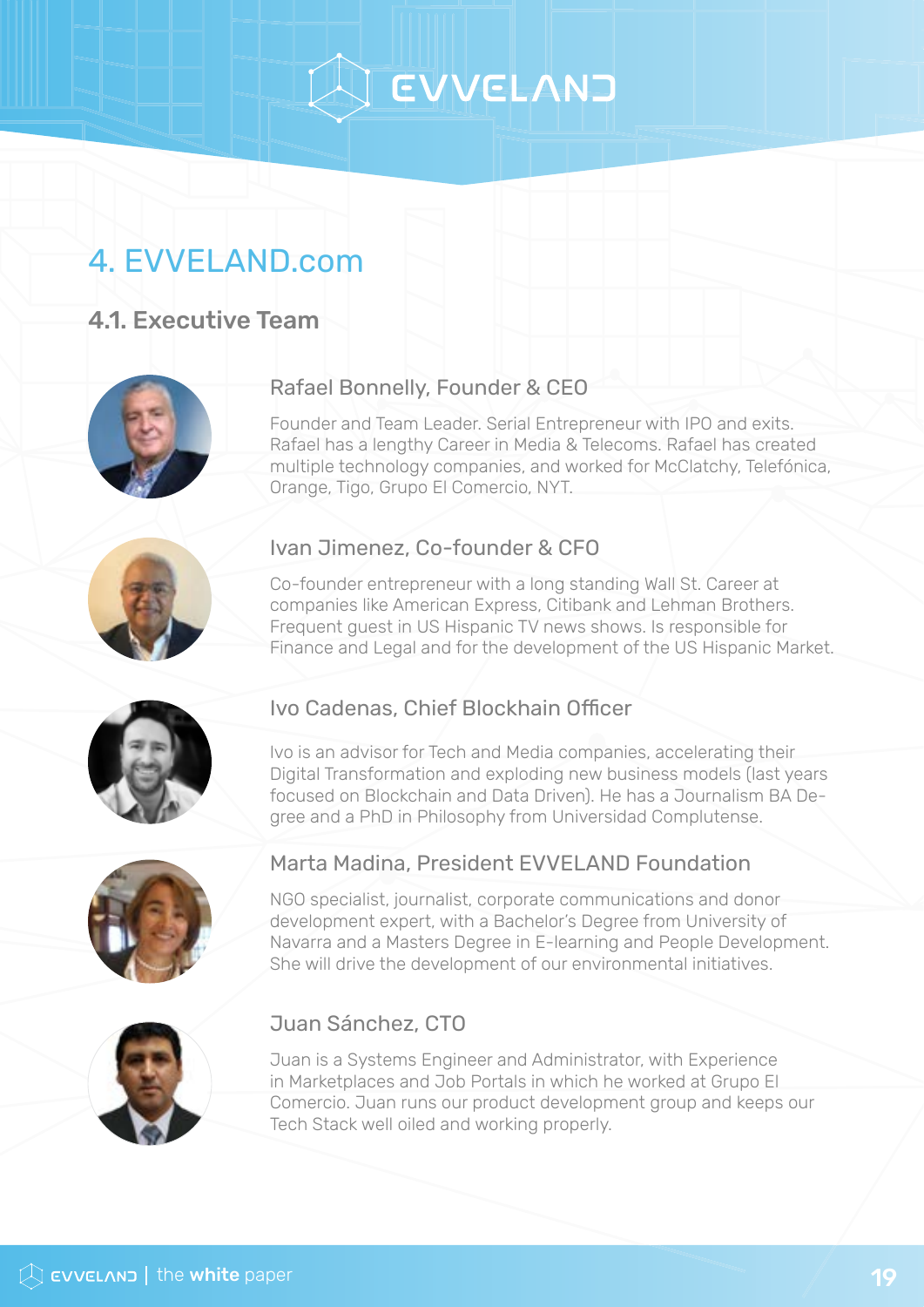## EVVELAND

<span id="page-19-0"></span>

#### Nidhesh Pillai, Chief Information Officer

Certified Blockchain Expert and holds a Masters Degree in Computer Science. He is a member of various Blockchain Associations. Started his career as an open-source system developer in Bangalore, India, and later moved to Dubai as a CRM/ ERP consultant in Raqmiyat.



#### Amelia Vergaray, Head of UX

Amelia is a Computer Science Graduate of Universidad de Trujillo in Perú, where she lives. As head of User Experience she looks after the usability of our platform for all the constituencies of our company.



#### Mª Lourdes Sánchez, Head of Operations & Environmental Compliance

Environmental Engineer, with strong organisational and management skills. Her responsibilities include the creation and management of processes that help the organisation function properly.



#### Jon Osoro, Head of Marketing

With more than 10 years of professional experience in different countries in Europe and America, Jon has a multidisciplinary profile with expertise in different branches of marketing and advertising, such as branding, design, copywriting, strategy, among others.

#### 4.2. Advisors



#### Gloria Albarrán, Marketing & Customer Service

Highly motivated, results oriented leader with extensive experience in business and operations management. She is effective in providing business owners with the necessary skills, resources, best practices, and systems to dramatically improve their business.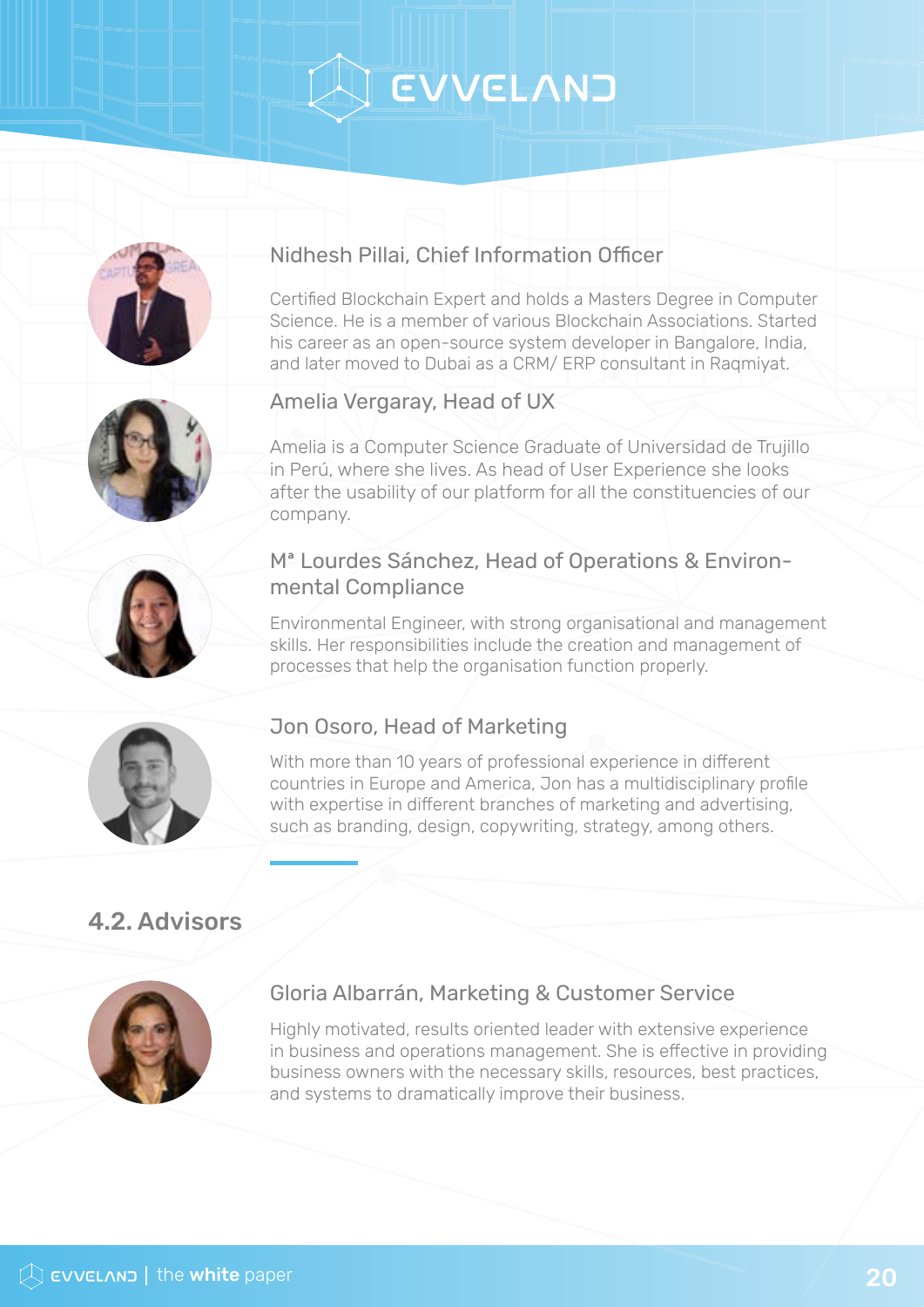## EVVELAND



#### Arturo Durán, Blockchain & Business

A proven record of Corporate Development & Restructuring, Business building, Internet strategy, user-centered Web development, usability engineering, search marketing, mergers & acquisitions, among others. Arturo has previously participated in two coin offerings.



#### Rafał Kiełbus, Blockchain Development & Deployment

With blockchain technology since 2011, professionally as a blockchain developer since 2017, including in the Polish Blockchain Technology Accelerator, in Tecra, iVoting, and Bitfold projects. Participant in the work of the "Blockchain, DLT and digital currencies".



#### Gilberto Moreno, Strategy

As the Lead Strategist and Consultant for Prestige Consulting Services, has primary responsibilities for assisting clients in effectively managing transformational change. As a systems professional, has built strong partnerships with a variety of enterprises.



#### Howard Neu, Legal & Compliance

Howard is an experienced Internet Attorney and president of TheDomain Conference, where he has organised 40 International Conferences. He advises the company in all legal matters as well as in the development of its events-driven business.



#### Eric Richner, Technology & Compliance

Technologist and investment professional. Eric is a graduate of Georgia Tech, with two Master's Degrees from Keller School of Management. Eric advises the company on Investments, Risk mitigation and product development.



#### Robert Wojciechowski, Blockchain Strategy, Tokenization

Has 30 years' experience with multiple sectors and five years' with blockchain and cryptocurrency. Co-founded the Związku Kontroli Dystrybucji Prasy i Polskich Badań Czytelnictwa. He was manager of the board. Planner of tokenomy and supporter of crowdfunding.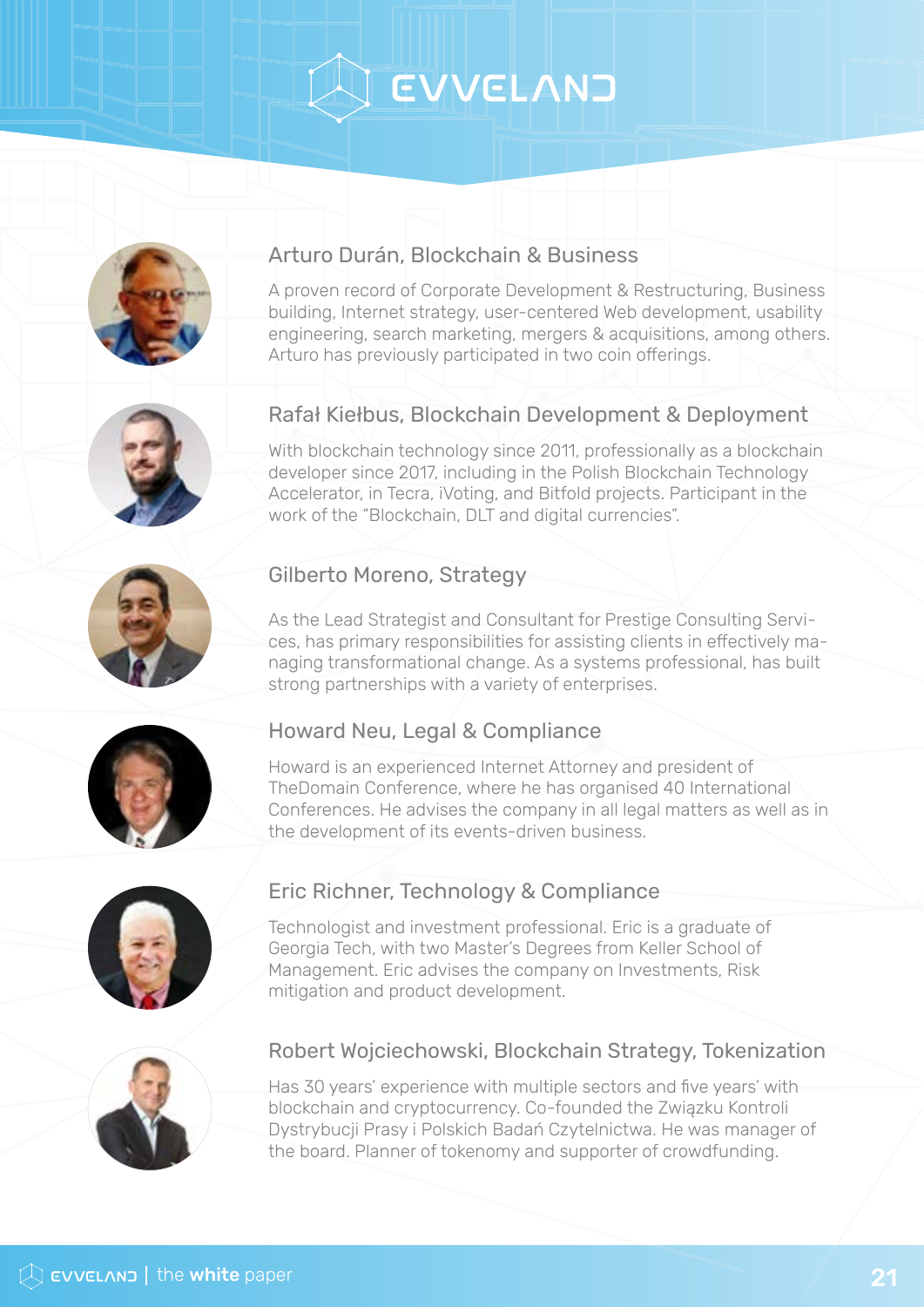# A EVVELANT

<span id="page-21-0"></span>

#### Jason Hung, Blockchain expert

Jason is cofounder of International Consensus Association. He was rated as top People of Blockchain and top #1 ICO expert by ICOBench, Top #9 advisor by ICOHolder since 2018. He is a serial entrepreneur and managing IT consultant.

4.3. Roadmap

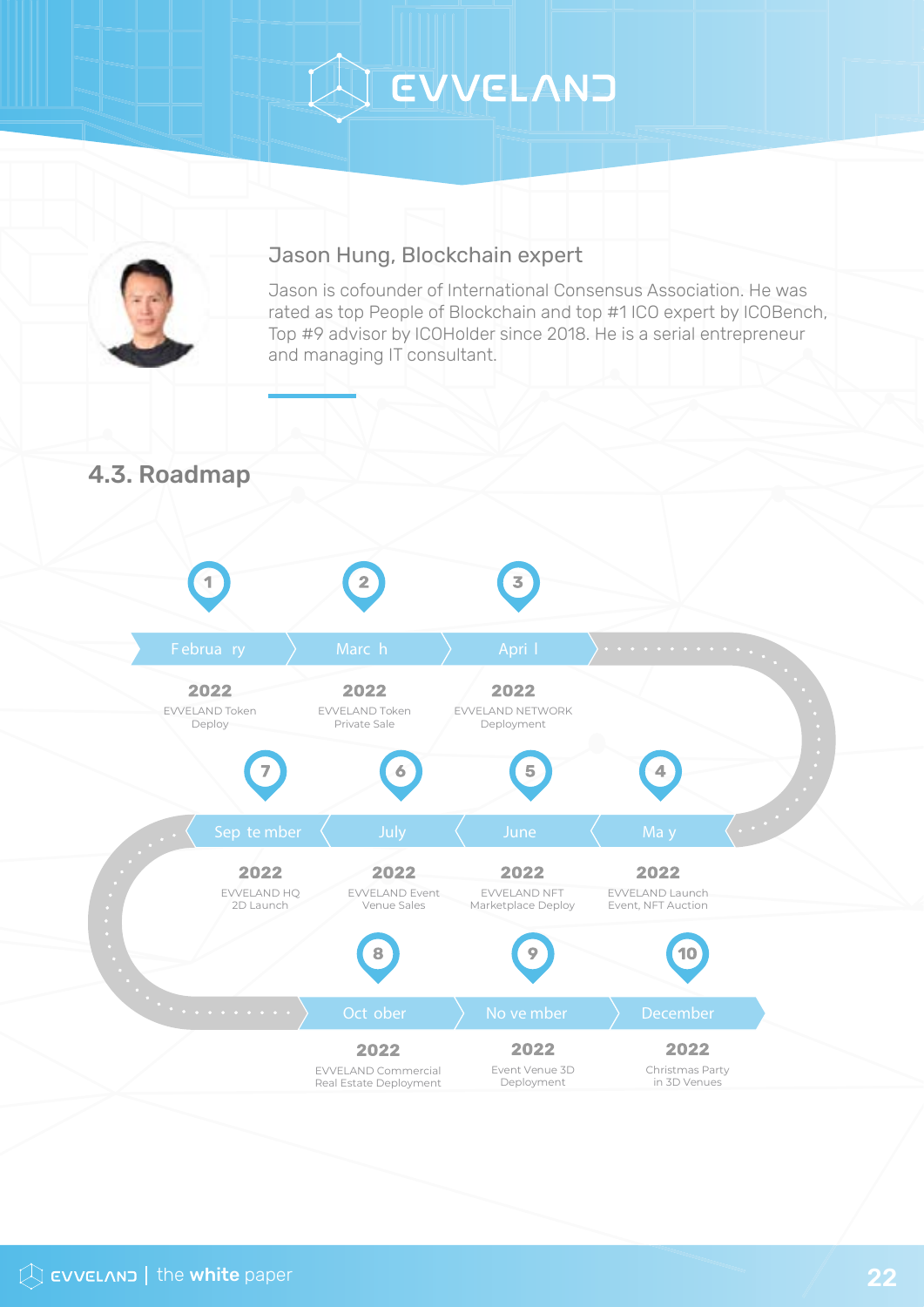### **Disclaimer**

NOTICE AND DISCLAIMER PLEASE READ THE ENTIRETY OF THIS "NOTICE AND DISCLAIMER" SECTION CAREFULLY. NOTHING HEREIN CONSTITUTES LEGAL, FINANCIAL, BUSINESS OR TAX ADVICE AND YOU SHOULD CONSULT YOUR OWN LEGAL, FINANCIAL, TAX OR OTHER PROFESSIONAL ADVISOR(S) BEFORE ENGAGING IN ANY ACTIVITY IN CONNECTION HEREWITH. NEITHER EVVELAND, ANY OF THE PROJECT TEAM MEMBERS (THE "EVVELAND TEAM") WHO HAVE WORKED ON THE EVVELAND SOLUTION OR PROJECT TO DEVELOP THE EVVELAND SOLUTION IN ANY WAY WHATSOEVER, ANY DISTRIBUTOR/VENDOR OF EVVELAND TOKENS (THE "DISTRIBUTOR"), NOR ANY SERVICE PROVIDER SHALL BE LIABLE FOR ANY KIND OF DIRECT OR INDIRECT DAMAGE OR LOSS WHATSOEVER WHICH YOU MAY SUFFER IN CONNECTION WITH ACCESSING THIS WHITEPAPER, THE WEBSITE AT HTTPS:// EVVELAND.COM/ (THE "WEBSITE") OR ANY OTHER WEBSITES OR MATERIALS PUBLISHED BY THE COMPANY.

#### Project purpose:

All contributions will be applied towards the advancing, promoting the research, design and development of, and advocacy for community-driven innovation to benefit people around the world, focusing on the EVVELAND solution.

Nature of the Whitepaper: The Whitepaper and the Website are intended for general informational purposes only and do not constitute a prospectus, an offer document, an offer of securities, a solicitation for investment, or any offer to sell any product, item or asset (whether digital or otherwise). The information herein may not be exhaustive and does not imply any element of a contractual relationship. There is no assurance as to the accuracy or completeness of such information and no representation, warranty or undertaking is or purported to be provided as to the accuracy or completeness of such information. Where the Whitepaper or the Website includes information that has been obtained from third party sources, EVVELAND, the Distributor, their respective affiliates and/or the EVVELAND team have not independently verified the accuracy or completion of such information. Further, you acknowledge that circumstances may change and that the Whitepaper or the Website may become outdated as a result; and neither EVVELAND nor the Distributor is under any obligation to update or correct this document in connection therewith.

Token Documentation: Nothing in the Whitepaper or the Website constitutes any offer by EVVELAND, the Distributor or the EVVELAND team to sell any EVVELAND tokens (as defined herein) nor shall it or any part of it nor the fact of its presentation form the basis of, or be relied upon in connection with, any contract or investment decision. Nothing contained in the Whitepaper or the Website is or may be relied upon as a promise, representation or undertaking as to the future performance of the EVVELAND solution. The agreement between the Distributor (or any third party) and you, in relation to any sale, purchase, or other distribution or transfer of the EVVELAND token, is to be governed only by the separate terms and conditions of such agreement.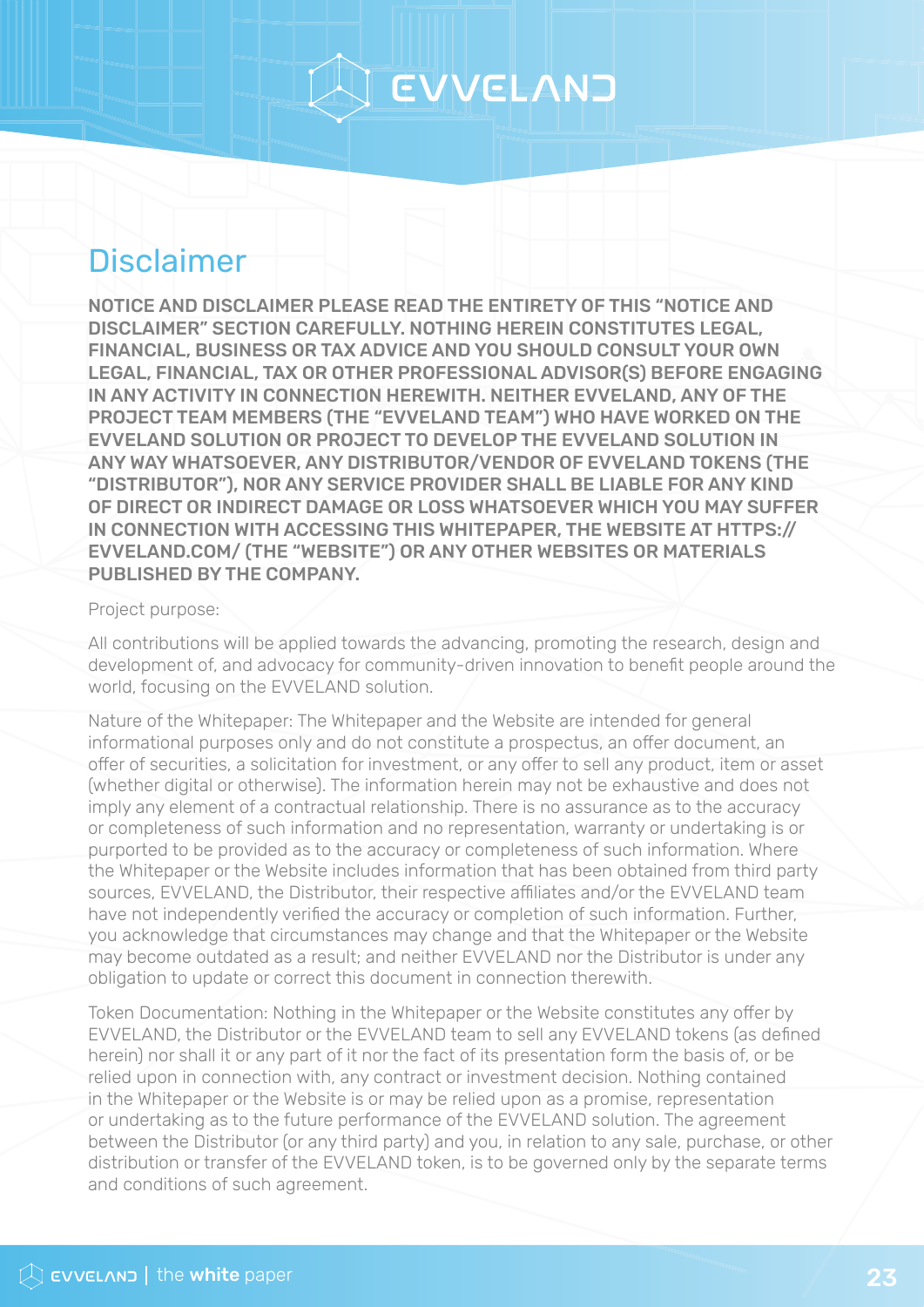## CVVELAND

The information set out in the Whitepaper and the Website is for community discussion only and is not legally binding. No person is bound to enter into any contract or binding legal commitment in relation to the acquisition of EVVELAND token, and no virtual currency or other form of payment is to be accepted on the basis of the Whitepaper or the Website. The agreement for sale and purchase of EVVELAND token and/or continued holding of EVVELAND token shall be governed by a separate set of terms and conditions, token purchase agreement or similar agreement setting out the terms of such purchase and/ or continued holding of EVVELAND token (such purchase documentation, the "Terms and Conditions"), which shall be separately provided to you or made available on the Website. The Terms and Conditions documentation must be read together with the Whitepaper. In the event of any inconsistencies between the Terms and Conditions and the Whitepaper or the Website, the Terms and Conditions shall prevail.

Deemed Representations and Warranties: By accessing the Whitepaper or the Website (or any part thereof), you shall be deemed to represent and warrant to EVVELAND, the Distributor, their respective affiliates, and the EVVELAND team as follows:

1. in any decision to purchase any EVVELAND token, you have not relied on any statement set out in the Whitepaper or the Website;

2. you will and shall at your own expense ensure compliance with all laws, regulatory requirements and restrictions applicable to you (as the case may be);

3. you acknowledge, understand and agree that the EVVELAND token may have no value, there is no guarantee or representation of value or liquidity for EVVELAND token, and EVVELAND token is not an investment product including for any speculative investment;

4. none of EVVELAND, the Distributor, their respective affiliates, and/or the EVVELAND team members shall be responsible for or liable for the value of EVVELAND token, the transferability and/or liquidity of the EVVELAND token and/or the availability of any market for EVVELAND token through third parties or otherwise; and

5. you acknowledge, understand and agree that you are not eligible to purchase any EVVELAND token if you are a citizen, national, resident (tax or otherwise), domiciliary and/ or green card holder of a geographic area or country (i) where it is likely that the sale of EVVELAND token would be construed as the sale of a security (howsoever named), financial service or investment product and/or (ii) where participation in token sales is prohibited by applicable law, decree, regulation, treaty, or administrative act; and to this effect you agree to provide all such identify verification document when requested in order for the relevant checks to be carried out.

EVVELAND, the Distributor and the EVVELAND team do not and do not purport to make, and hereby disclaims, all representations, warranties or undertaking to any entity or person (including without limitation warranties as to the accuracy, completeness, timeliness or reliability of the contents of the Whitepaper or the Website, or any other materials published by EVVELAND or the Distributor). To the maximum extent permitted by law, EVVELAND, the Distributor, their respective affiliates and service providers shall not be liable for any indirect,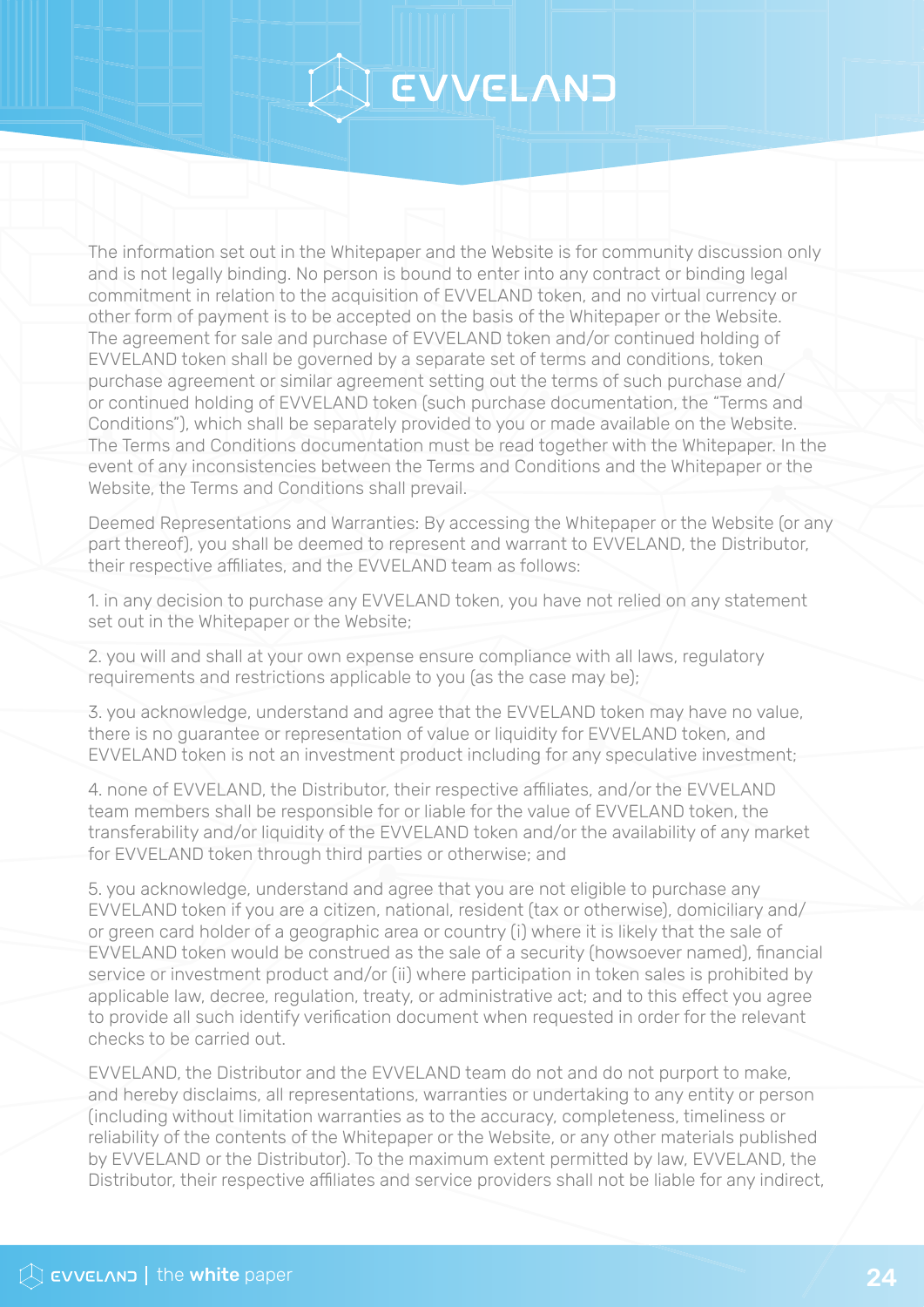## S EVVELAND

special, incidental, consequential or other losses of any kind, in tort, contract or otherwise (including, without limitation, any liability arising from default or negligence on the part of any of them, or any loss of revenue, income or profits, and loss of use or data) arising from the use of the Whitepaper or the Website, or any other materials published, or its contents (including without limitation any errors or omissions) or otherwise arising in connection with the same. Prospective purchasers of the EVVELAND token should carefully consider and evaluate all risks and uncertainties (including financial and legal risks and uncertainties) associated with the EVVELAND token sale, EVVELAND, the Distributor and the EVVELAND team.

Token features: The native digital cryptographically-secured utility token associated with the EVVELAND solution ("EVVELAND token") is a transferable representation of attributed functions specified in the protocol/code of the EVVELAND solution, designed to play a major role in the functioning of the EVVELAND solution, and intended to be used solely as the primary utility token in connection with the EVVELAND solution.

EVVELAND token is a non-refundable functional utility token which will be used as the medium of exchange between EVVELAND and the users of the EVVELAND solution. The goal of introducing EVVELAND token is to provide a convenient and secure mode of payment and settlement between participants using the EVVELAND solution, and it is not, and not intended to be, a medium of exchange accepted by the public (or a section of the public) as payment for goods or services or for the discharge of a debt; nor is it designed or intended to be used by any person as payment for any goods or services whatsoever that are not exclusively provided by the issuer. The EVVELAND token does not in any way represent any shareholding, participation, right, title, or interest in EVVELAND, the Distributor, their respective affiliates, or any other company, enterprise or undertaking, nor will the EVVELAND token entitle token holders to any promise of fees, dividends, revenue, profits or investment returns, and are not intended to constitute securities in any relevant jurisdiction. The EVVELAND token may only be utilised in connection with the EVVELAND solution, and ownership of the EVVELAND token carries no rights, express or implied, other than the right to use the EVVELAND token as a means to enable usage of the EVVELAND solution.

The EVVELAND token would have the following features:

1. pay within the ecosystem for various services, such as processing transactions, providing bandwidth, and storing data; and

2. run a validating node (providing computational resources to validate information / produce blocks) as part of the network by participating in the staking process.

Disclaimers relating to the EVVELAND token: It is expressly highlighted that the EVVELAND token:

1. does not have any tangible or physical manifestation, and does not have any intrinsic value (nor does any person make any representation or give any commitment as to its value);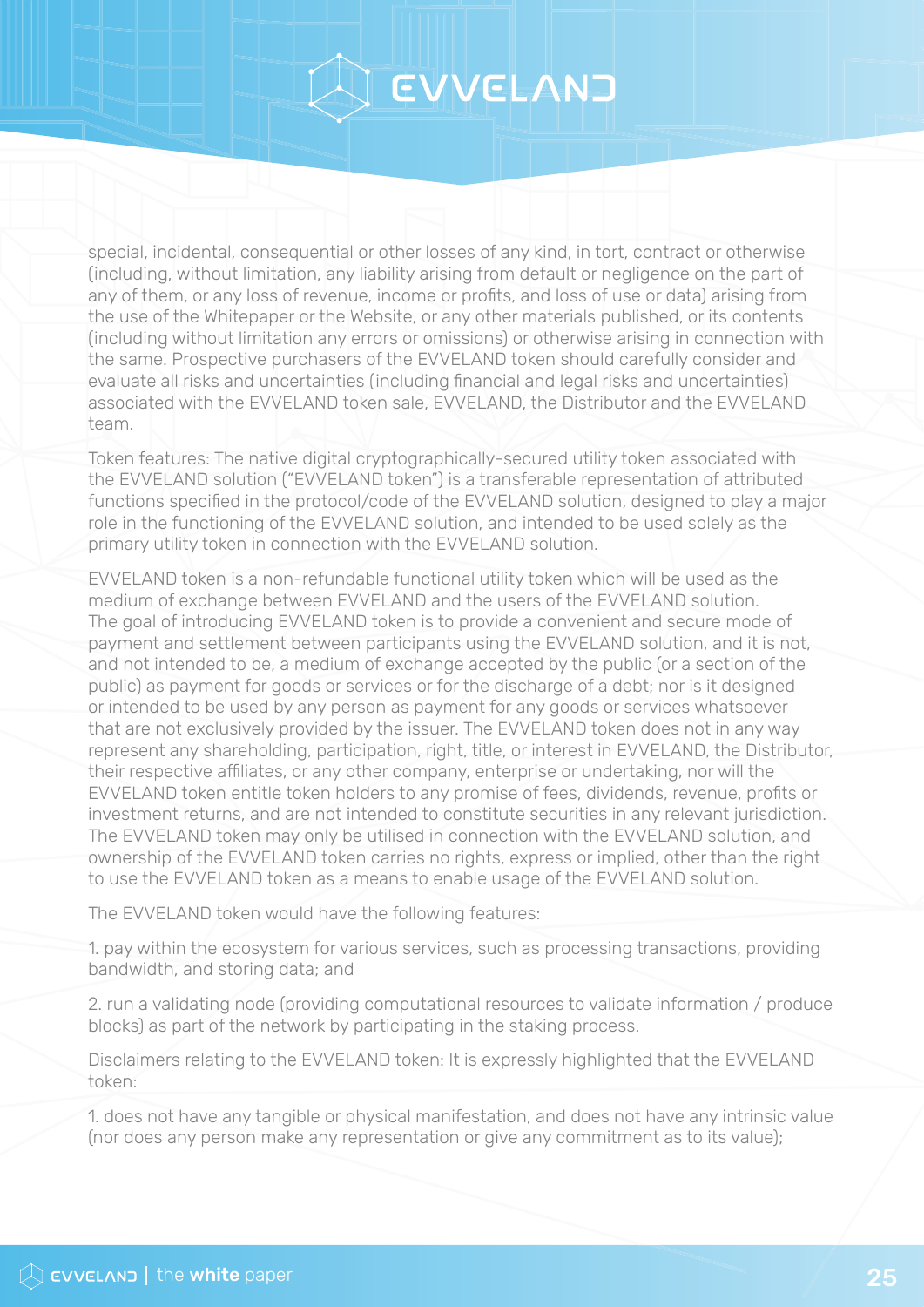### CVVELAND

2. is non-refundable and cannot be exchanged for cash (or its equivalent value in any other virtual currency) or any payment obligation by EVVELAND, the Distributor or any of their respective affiliates;

3. does not represent or confer on the token holder any right of any form with respect to EVVELAND, the Distributor (or any of their respective affiliates), or its revenues or assets, including without limitation any right to receive future dividends, revenue, shares, ownership right or stake, share or security, any voting, distribution, redemption, liquidation, proprietary (including all forms of intellectual property or license rights), right to receive accounts, financial statements or other financial data, the right to requisition or participate in shareholder meetings, the right to nominate a director, or other financial or legal rights or equivalent rights, or intellectual property rights or any other form of participation in or relating to the EVVELAND solution, EVVELAND, the Distributor and/or their service providers;

4. is not intended to represent any rights under a contract for differences or under any other contract the purpose or pretended purpose of which is to secure a profit or avoid a loss;

5. is not intended to be a representation of money (including electronic money), security, commodity, bond, debt instrument, unit in a collective investment scheme or any other kind of financial instrument or investment;

6. is not a loan to EVVELAND, the Distributor or any of their respective affiliates, is not intended to represent a debt owed by EVVELAND, the Distributor or any of their respective affiliates, and there is no expectation of profit; and

7. does not provide the token holder with any ownership or other interest in EVVELAND, the Distributor or any of their respective affiliates. The contributions in the token sale will be held by the Distributor (or their respective affiliate) after the token sale, and contributors will have no economic or legal right over or beneficial interest in these contributions or the assets of that entity after the token sale. To the extent a secondary market or exchange for trading EVVELAND tokens does develop, it would be run and operated wholly independently of EVVELAND, the Distributor, the sale of the EVVELAND token and the EVVELAND solution.

Neither EVVELAND nor the Distributor will create such secondary markets nor will either entity act as an exchange for EVVELAND token.

Informational purposes only: The information set out herein is only conceptual, and describes the future development goals for the EVVELAND solution. In particular, the project roadmap in the Whitepaper is being shared in order to outline some of the plans of the EVVELAND team, and is provided solely for INFORMATIONAL PURPOSES and does not constitute any binding commitment. Please do not rely on this information in making purchasing decisions because ultimately, the development, release, and timing of any products, features or functionality remains at the sole discretion of EVVELAND, the Distributor or their respective affiliates, and is subject to change.